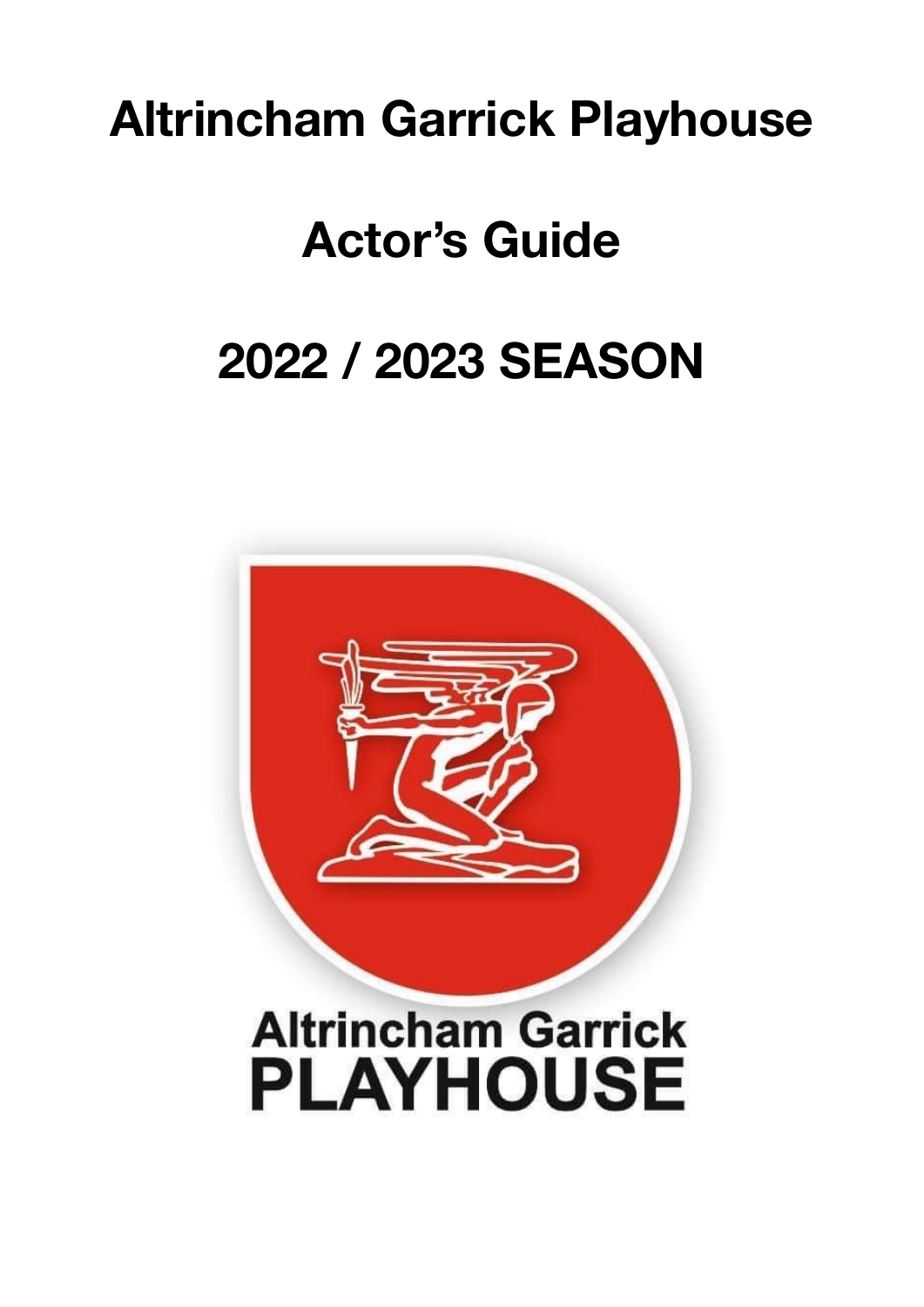### **Introduction**

Welcome to the Actor's Guide for the 2022/ 2023 Season at Altrincham Garrick Playhouse.

You will find information about each production, important dates and character lists within this pack, and I hope it will help you to plan which production, or productions, you may wish to get involved with in the upcoming Season.

I have tried to create a Season that challenges and excites all of our current actors whilst appealing to new talent to join the theatre, as well as entertaining and enriching our ever expanding audience, and also a Season that ultimately will push the boundaries of the Altrincham Garrick Playhouse.

As always, working closely with the Artistic and Casting Team on creating this Season has been wonderful, and I would like to thank them for all their hard work, effort and commitment to the Theatre.

I look forward to seeing you all soon.

Best wishes,

### **Joseph Meighan Artistic Director**

### **Autumn/ Winter 2022**

The Habit of Art Blue Stockings The Sound of Music All My Sons Dick Whittington The Importance of Being Earnest

### **Spring/ Summer 2023**

Shakespeare in Love The Father The Jungle Book Our Town Witness for the Prosecution Into The Woods

### **Lauriston Studio - A Season of LGBTQ+ Stories**

**Queers** Love! Valour! Compassion! The Laramie Project Pronoun Last Summer at Bluefish Cove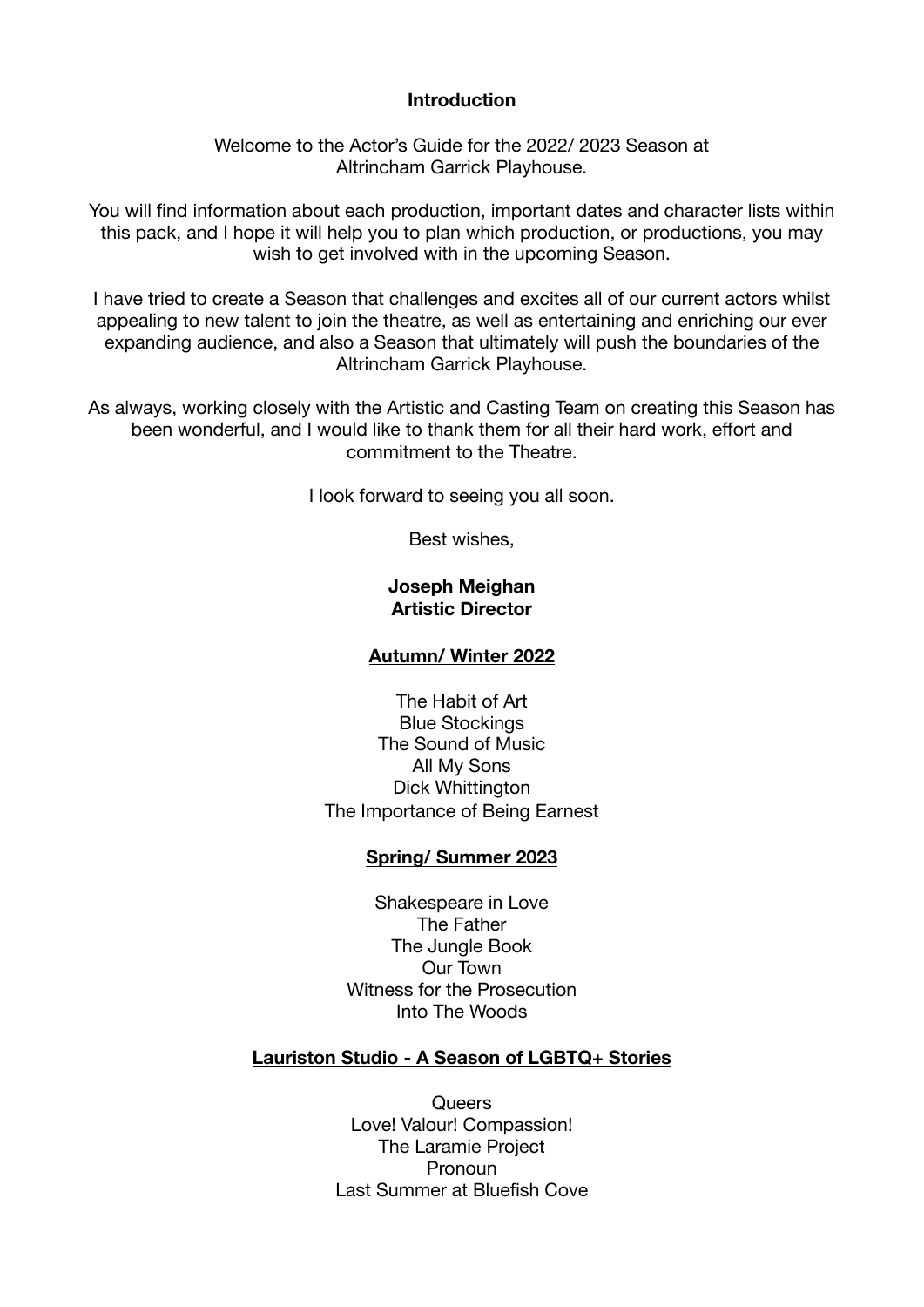## **The Habit of Art** By Alan Bennett

### **Monday 19th - Saturday 24th September 2022 Directed by John Cunningham**

Exploring friendship, rivalry and heartache this multi layered masterpiece examines the joy, pain and emotional cost of creativity.

Actors are rehearsing a play called "Caliban's Day" at the National Theatre about Benjamin Britten, sailing uncomfortably close to the wind with his new opera "Death in Venice", who is seeking advice from his former collaborator and friend, W H Auden. During this imagined meeting in 1972, their first for twenty-five years, they are observed and interrupted by, amongst others, their future biographer and a young man from the local bus station.

Alan Bennett's play is as much about the theatre as it is about poetry or music. It looks at the unsettling desires of two difficult men, and at the ethics of biography. It reflects on growing old, on creativity and inspiration, and on persisting when all passion's spent: ultimately, on the habit of art.

**The Habit of Art** premiered in November 2009 at the Lyttelton Theatre at the National Theatre, starring by Alex Jennings as Britten and Richard Griffiths as Auden (the latter replacing Michael Gambon, who had to withdraw from the production due to minor ill health).

> **Auditions** - Tuesday 5th July 2022 **Rehearsal Start Date** - Sunday 14th August 2022

### **CHARACTERS:**

**Fitz (W.H Auden)** - 60s. Actor playing Auden. Fitz is somewhat cutting and sarcastic. An old stager. He is far from word-perfect as Auden.

**Henry (Benjamin Britten)** - 50s. Actor playing Britten and also standing in for Brian as Boyle. Henry is calm and not given to outbursts like Fitz.

**Donald (Humphrey Carpenter)** - 20s. He is precious and feels he needs to explore his character more deeply.

**Tim (Stuart)** - Late 20s/ Early 30s. He is precious and feels he needs to explore his character more deeply.

**Neil** - Any Age. Author of "Caliban's Day".

**Kay** - 40s/50s. Stage Manager of "Caliban's Day" - standing in for Penny.

**George** - Any Age. Assistant Stage Manager of "Caliban's Day" - standing in for Brian.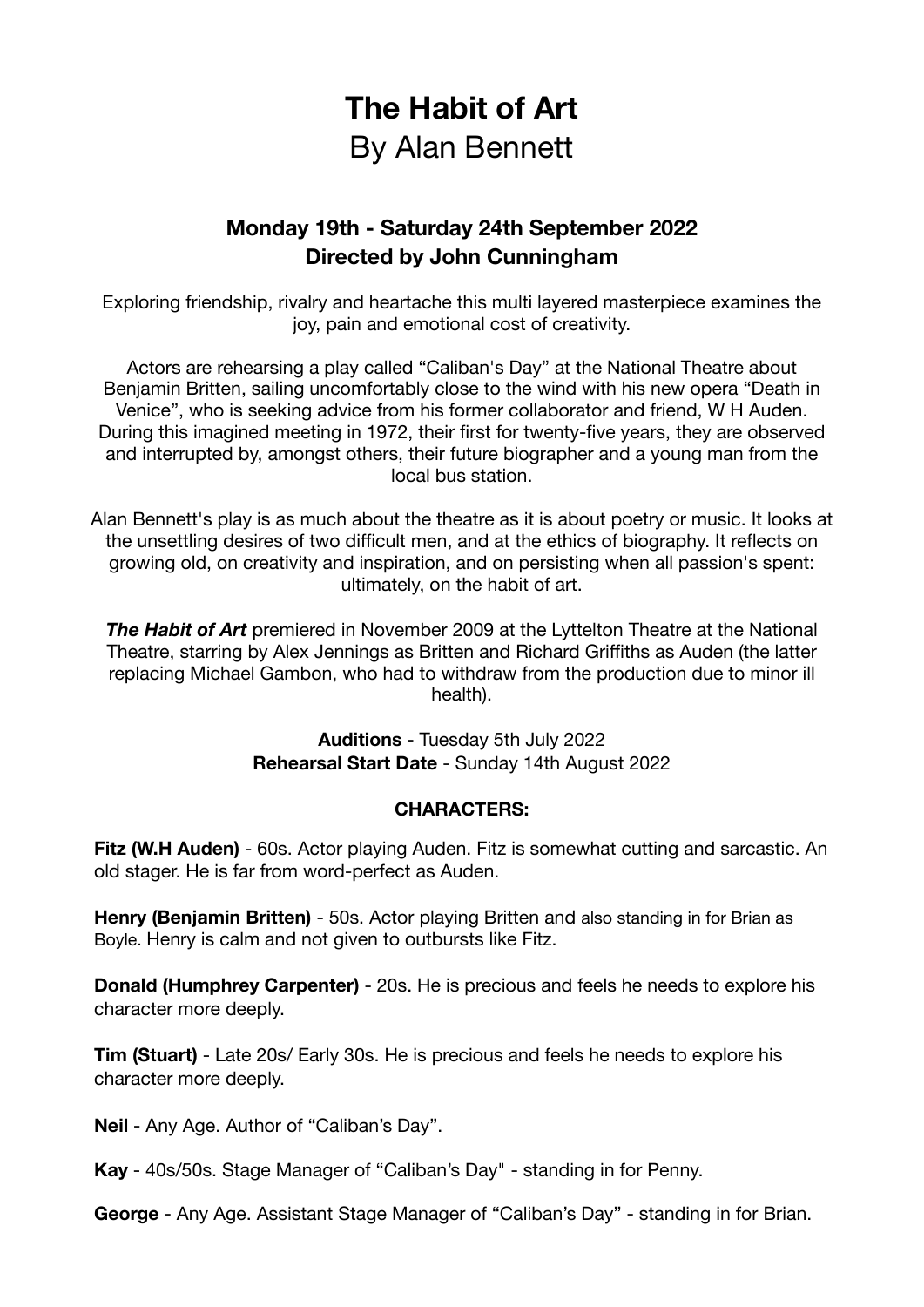### **Blue Stockings** By Jessica Swale

### **Monday 3rd - Saturday 8th October 2022 Directed by Su Mowat**

"*They say you don't have the capacity to be scholars. So read everything. Learn everything. Know the philosophers, and then think for yourselves.*"

A moving, comical and eye-opening story of four young women fighting for education and self-determination against the larger backdrop of women's suffrage.

1896. Girton College, Cambridge, the first college in Britain to admit women. The Girton girls study ferociously and match their male peers grade for grade. Yet, when the men graduate, the women leave with nothing but the stigma of being a 'blue stocking' - an unnatural, educated woman. They are denied degrees and go home unqualified and unmarriable.

In Jessica Swale's play, *Blue Stockings*, Tess Moffat and her fellow first years are determined to win the right to graduate. But little do they anticipate the hurdles in their way: the distractions of love, the cruelty of the class divide or the strength of the opposition, who will do anything to stop them. The play follows them over one tumultuous academic year, in their fight to change the future of education.

*Blue Stockings* received its professional premiere at Shakespeare's Globe, London, in August 2013.

> **Auditions** - Tuesday 12th July 2022 **Rehearsal Start Date** - Sunday 28th August 2022

### **CHARACTERS:**

**The Girton Girls The Boys Tess Moffat** - a curious girl **a cull contact CO Ralph Mayhew** - student at Trinity **Celia Willbond** - a fragile hard-worker **Lloyd** - student at Trinity **Carolyn Addison** - an early bohemian **Busines Holmes** - student at Trinity **Maeve Sullivan** - a mystery **and the Communist Communist Communist Communist Communist Communist Communist Communist Communist Communist Communist Communist Communist Communist Communist Communist Communist Communist Comm** 

 **Will Bennett** - a student at King's and Tess's friend

### **The Staf**

**Elizabeth Welsh** - Mistress of Girton College **Dr Maudsley** - psychiatrist **Mr Banks** - a lecturer at Girton **Miss Blake** - a lecturer at Girton **Professor Collins** - a lecturer at Trinity **Professor Anderson** - Trinity **Professor Radley** - Board member at Trinity **Minnie** - a housemaid **Mr Peck** - the gardener and maintenance man **Miss Bott** - a chaperone 

**Billy Sullivan** - Maeve's brother **Mrs Lindley** - shopkeeper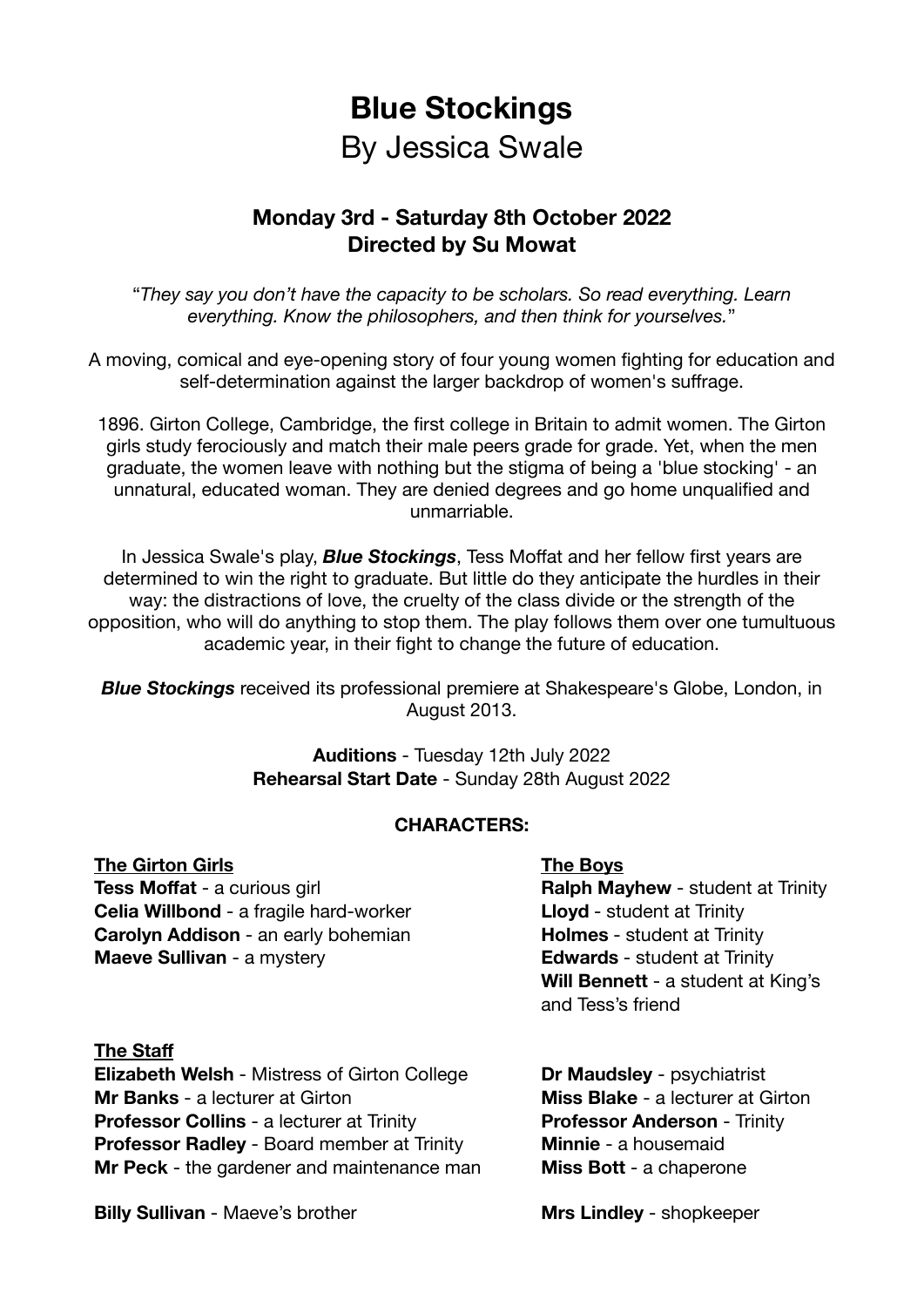### **The Sound of Music**

Music by Richard Rodgers Lyrics by Oscar Hammerstein II Book by Howard Lindsay and Russel Crouse Suggested by "The Trapp Family Singers" by Maria Augusta Trapp

### **Monday 24th - Sunday 30th October** (7.30pm Monday - Saturday, 2.30pm Saturday and 4.00pm Sunday) **Directed by Joseph Meighan Musical Direction by Neil G Bennett Choreography by Louise Pettitt**

The inspirational story, based on the memoir of Maria Augusta Trapp, follows an ebullient postulant who serves as governess to the seven children of the imperious Captain von Trapp, bringing music and joy to the household. But as the forces of Nazism take hold of Austria, Maria and the entire von Trapp family must make a moral decision.

Featuring a trove of cherished songs, including "Climb Ev'ry Mountain," "My Favourite Things," "Do Re Mi," "Sixteen Going on Seventeen" and the title number, *The Sound of Music* won the hearts of audiences worldwide, earning five Tony Awards and five Oscars.

The final collaboration between Rodgers & Hammerstein was destined to become the world's most beloved musical and *The Sound of Music* has inspired audiences around the globe with its story of love and freedom.

Altrincham Garrick Playhouse brings you a Musical for October Half Term that is perfect for all generations.

**Auditions for von Trapp Family/ Adult Ensemble** - Sunday 17th July 2022 **Auditions for Principals** - Tuesday 19th July 2022 **Rehearsal Start Date** - Sunday 11th September 2022

### **PRINCIPALS**

3 Women 5 Girls (ages 5, 7, 9, 13 and 16) 2 Men 2 Boys (ages 11 and 14)

### **FEATURED**

4 Women 2 Men

### **ENSEMBLE**

Neighbors of Captain von Trapp, nuns, novices, postulants, and contestants at the Festival Concert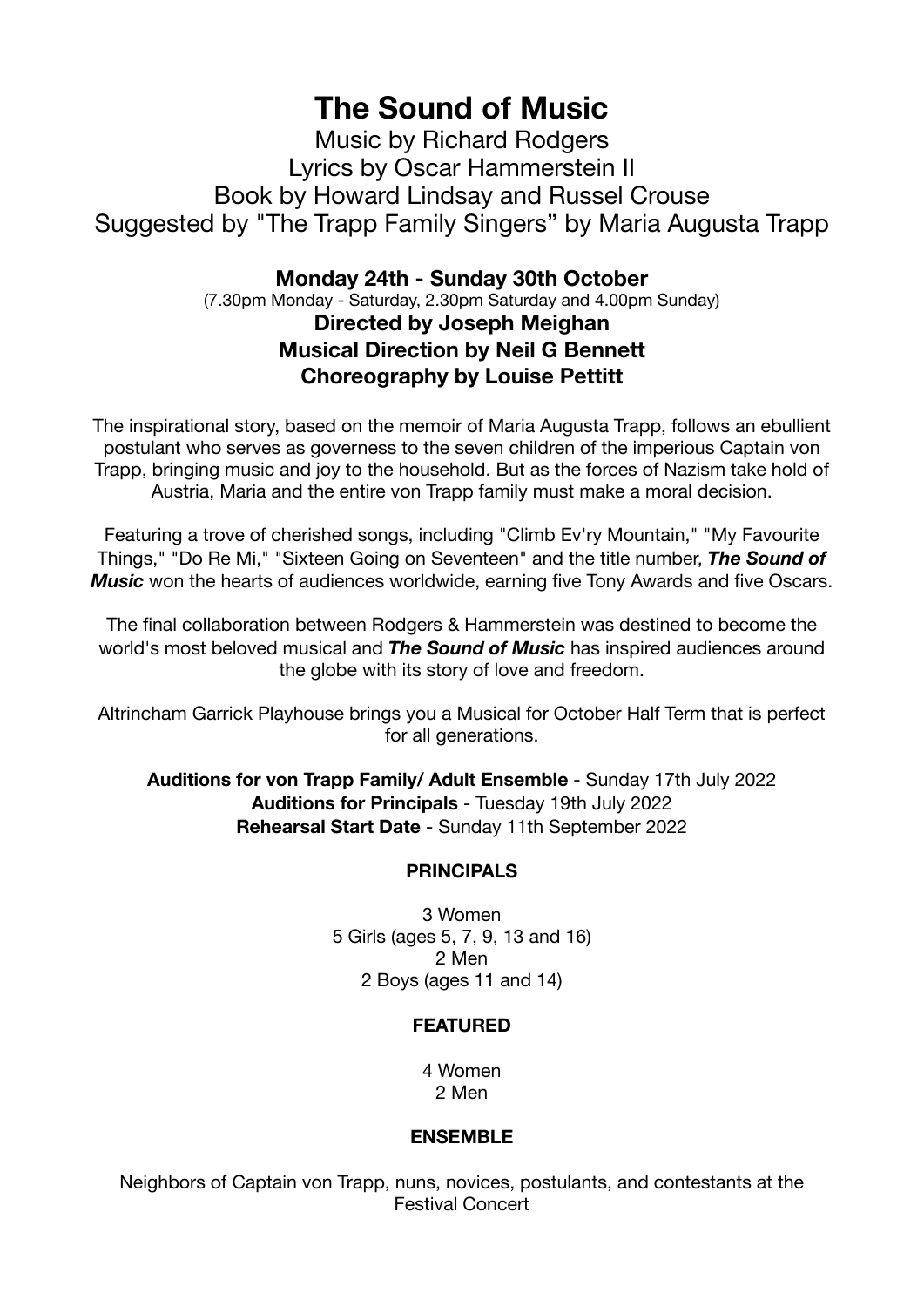### **CHARACTERS**

**Maria Rainer** - a Postulant at Nonnberg Abbey - 20s

**The Mother Abbess** - The Mother Abbess is an inspirational leader for all the nuns at the Abby -  $40s +$ **Sister Berthe** - Mistress of Novices - 25+ **Sister Margaretta** - Mistress of Postulants - 25+ **Sister Sophia** - 25+ **Captain Georg von Trapp -** A retired Austrian naval captain. He is a widower - 40s **Franz** - the butler in the von Trapp household -  $40+$ **Frau Schmidt** - the housekeeper of the von Trapp household - 40+ **Baroness Elsa Schraeder** - A very wealthy widow, who is president of her late husband's corporation - 30s/ 40s **Ursula** - A Maid in the von Trapp household **Max Detweiler** - A theatrical agent and First Secretary of Education and Culture – a personal friend of Von Trapp - 40s/ 50s **Herr Zeller** -A sort of district governor appointed by the Nazi Regime to prepare the Anschluss - 40+ **Baron Elberfeld** - A neighbour of the von Trapps and one of the "Old Guards" of Austria violently opposed to the takeover of his beloved country by Nazi Germany - 40+ **Baroness Elberfeld** - A neighbour of Captain Von Trapp and wife to the Baron Elberfeld -  $30+$ **Admiral von Schreiber -** An important figure in the Austrian Navy and appears to be much respected by Captain von Trapp. - 30+ **Liesl von Trapp** - age 16 (played by 18+) **Friedrich von Trapp** - age 14

**Louisa von Trapp** - age 13 **Kurt von Trapp** - age 10 **Brigitta von Trapp** - age 9 **Marta von Trapp** - age 7 **Gretl von Trapp** - the youngest

**Rolf Gruber** - age 17 (played by 18+)

**Neighbours of Captain von Trapp**, **nuns**, **novices**, **postulants**, and **contestants at the Festival Concert**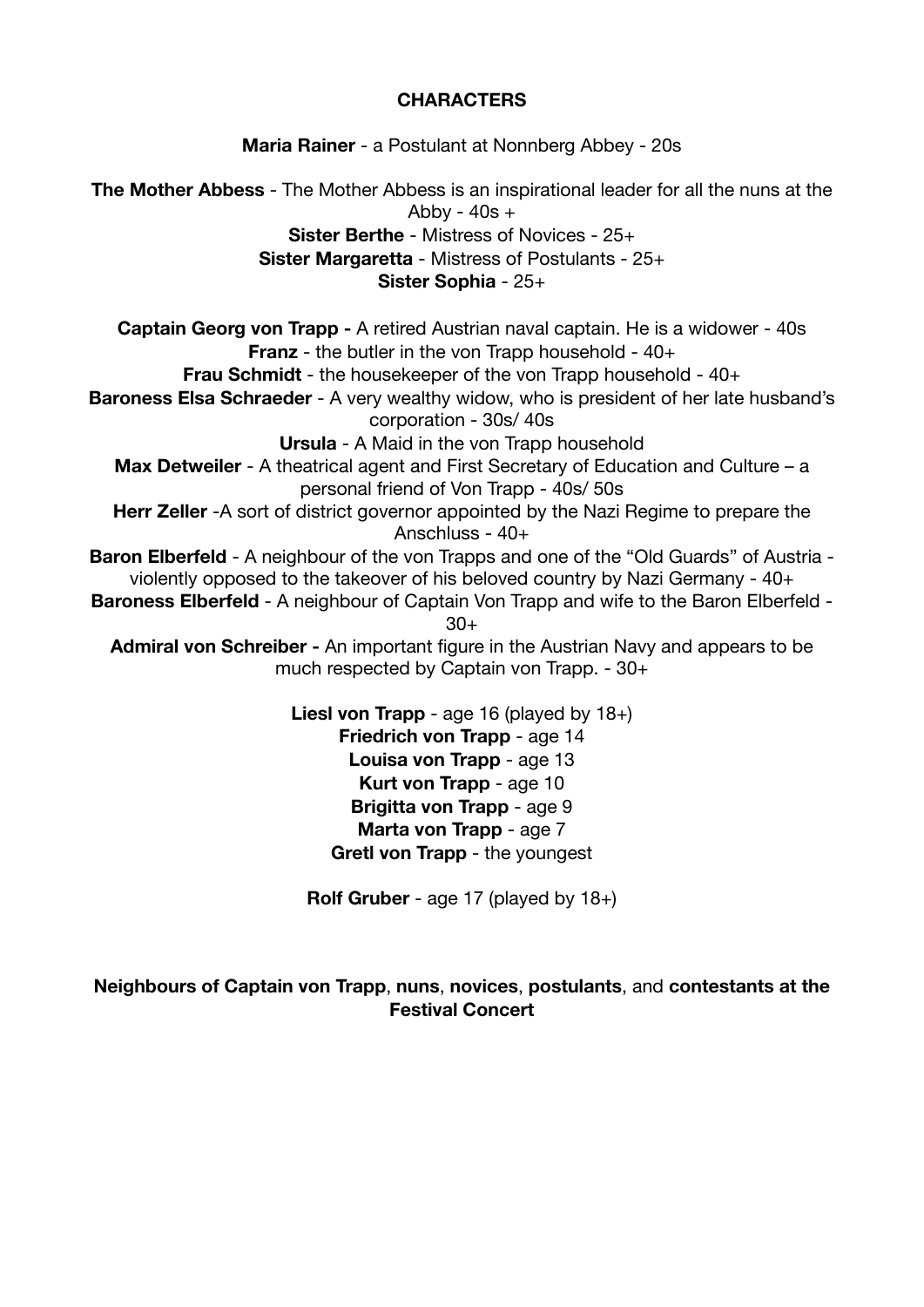## **All My Sons** By Arthur Miller

### **Monday 14th - Saturday 19th November 2022 Directed by Carole Carr**

America, 1947.

Despite hard choices and even harder knocks, Joe and Kate Keller are a success story. They have built a home, raised a family and established a thriving business. Summer wedding plans are afoot for their son and his fiancee. Shadows of the war are slowly fading.

But nothing lasts forever and their contented lives, already darkened by the loss of their eldest boy to war, are about to shatter. With the return of a figure from the past, long buried truths are forced to the surface and the price of their American dream is laid bare…

This compelling masterpiece, based on a true story, established Arthur Miller (*Death of a Salesman*, *The Crucible*, *A View from the Bridge*) as one of the greatest playwrights of the 20th century.

> **Auditions** - Tuesday 16th August 2022 **Rehearsal Start Date** - Sunday 9th October 2022

### **CHARACTERS:**

**Joe Keller** - 60s **Kate Keller** - 50s **Chris Keller - 32 Ann Deever - 26 Ann Deever - 26 George Deever** - 31 **Dr. Jim Bayliss** - 40 **Sue Bayliss** - 40 **Frank Lubey** - 33 **Lydia Lubey** - 27 **Bert** - 8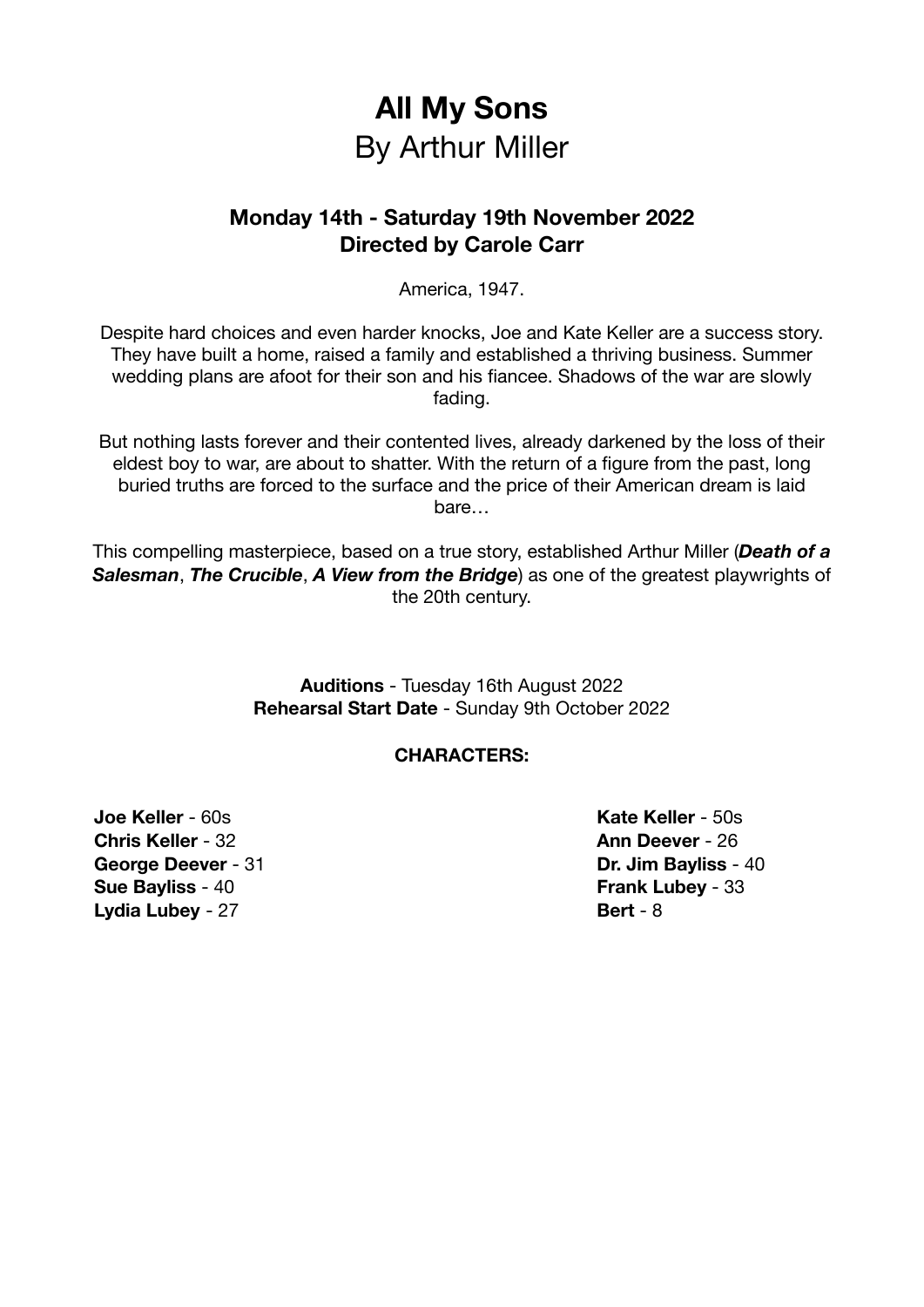### **Dick Whittington**

### **The Garrick Pantomime Paved With Gold!**

### **Directed by Dan Ellis Musical Direction by Peter England**

### **Performance Schedule:**

| Fri 9th Dec  | 7.30pm                  |
|--------------|-------------------------|
| Sat 10th Dec | 1.30pm and 5.30pm       |
| Sun 11th Dec | 1.30 $pm$ and 5.30 $pm$ |
| Thu 15th Dec | 7.30pm                  |
| Fri 16th Dec | 7.30pm                  |
| Sat 17th Dec | 1.30pm and 5.30pm       |
| Sun 18th Dec | 1.30 $pm$ and 5.30 $pm$ |
| Wed 21st Dec | 7.30pm                  |
| Thu 22nd Dec | 7.30pm                  |
| Fri 23rd Dec | 7.30pm                  |
| Tue 27th Dec | 1.30pm and 5.30pm       |
| Wed 28th Dec | 1.30pm and 5.30pm       |
| Thu 29th Dec | 1.30 $pm$ and 5.30 $pm$ |
| Fri 30th Dec | 1.30 $pm$ and 5.30 $pm$ |
| Sat 31st Dec | 11.30am and 3.30pm      |
| Mon 2nd Jan  | 1.30 $pm$ and 5.30 $pm$ |

Dick Whittington's heading to that there London to seek his fame and fortune – he's heard the streets are paved with gold! With his trusty cat by his side, he gets a job at Alderman Fitzwarren's Store but the city is under attack from the most villainous vermin of them all; King Rat!

With the help of his new love Alice, Fairy Bow Bells, Sarah the Cook and her silly son Idle Jack, will Dick be able to vanquish the vermin? Oh Yes he will! For this is a Garrick Pantomime after all!

Book now for this purrfect Christmas treat – it'll be a Whitting-tonne of fun!

**Auditions** - Sunday 4th September 2022 **Rehearsal Start Date** - Sunday 30th October 2022

**KING RAT FAIRY BOW BELLS** The villainous vermin. The magical spirit. **ALICE FITZWARREN IDLE JACK** Alderman's Daughter. Principal Girl. **Example 20** Lazy and slightly silly! **ALDERMAN FITZWARREN SARAH THE COOK** Owner of the local store.  $\blacksquare$   $\blacksquare$   $\blacksquare$   $\blacksquare$  The Dame. **DICK WHITTINGTON THE CAT** Our Hero! Principal Boy. **Dick's furry companion. SULTAN VINEGAR ENSEMBLE/ DANCERS** The powerful and commanding Sultan of Morocco.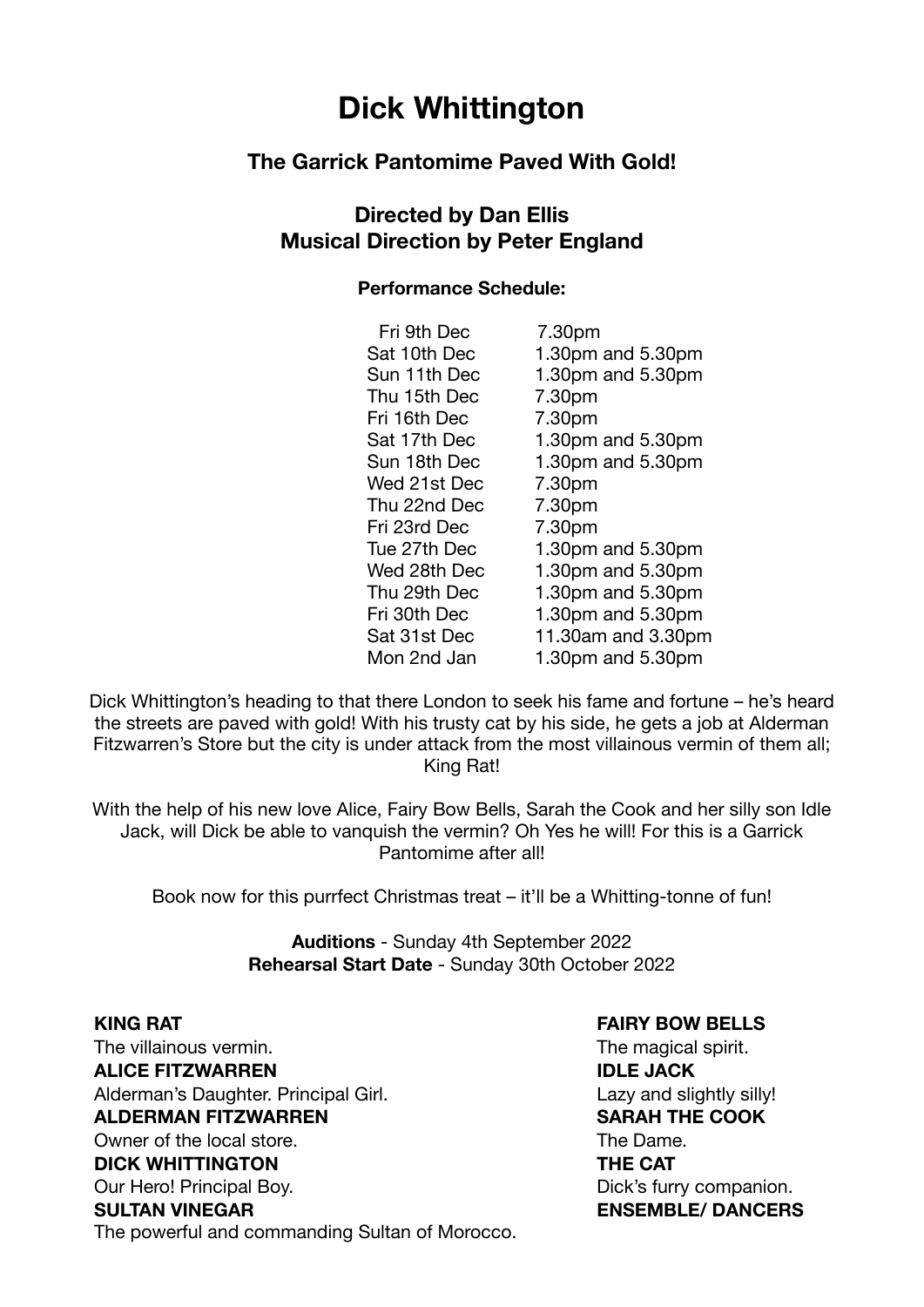### **The Importance of Being Earnest**  By Oscar Wilde

### **Monday 16th - Saturday 21st January 2023 Directed by Nick Sample**

*"Ignorance is like a delicate exotic fruit; touch it and the bloom is gone."*

What happens when two pretty girls both fall in love with men they believe to be called Ernest? Will they learn that a rose by any other name still smells as sweet?

Bachelor Jack Worthing and his best mate Algernon Moncrieff hope to marry society's most eligible ladies, Gwendolen Fairfax and Cecily Cardew. But the lads' courtship of the women is far from straight forward! With double identities, plenty of 'Bunburying' and a number of hostile encounters with the formidable Lady Bracknell, the pair become embroiled in a web of mistaken identities with hilarious consequences.

A well-manicured comedy of handbags, button-holes and flying coat-tails.

**Auditions** - Tuesday 27th September 2022 **Rehearsal Start Date** - Sunday 4th December 2022

### **CHARACTERS:**

**John Worthing, J.P**

**Algernon Moncrieff**

**Rev. Canon Chasuble, D.D** 

**Merriman (Butler)**

**Lane (Manservant)** 

**Lady Bracknell**

**Hon. Gwendolen Fairfax** 

**Cecily Cardew** 

**Miss Prism (Governess)**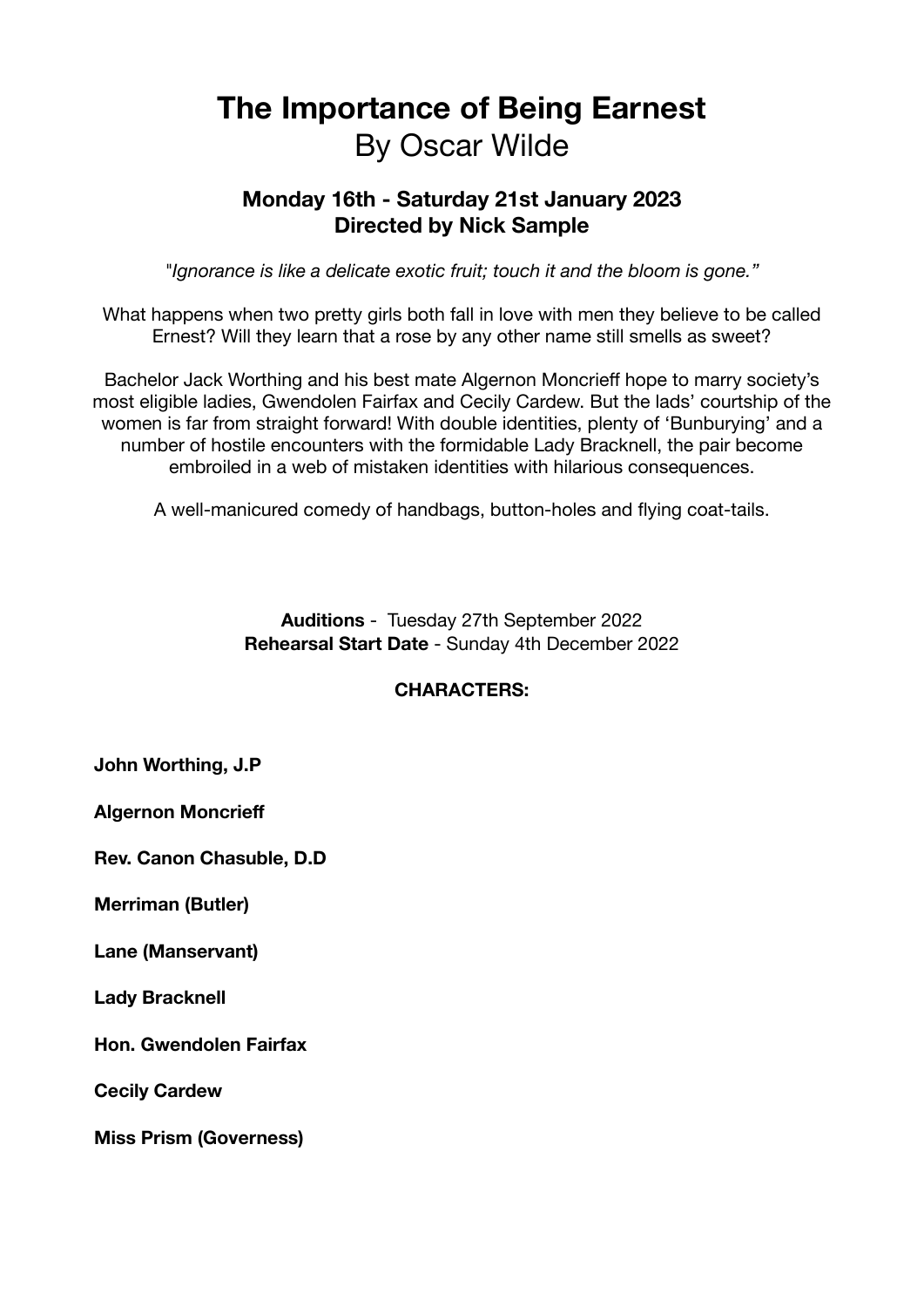### **Shakespeare in Love**

### Adapted for the stage by Lee Hall Based on the screenplay by Marc Norman and Tom **Stoppard**

### **Monday 6th - Saturday 11th February 2023 Directed by Joseph Meighan Performed by The Garrick Ensemble**

Young Will Shakespeare has writer's block! The deadline for his new play is fast approaching, but he's in desperate need of inspiration. That is, until he finds his muse... the feisty, brilliant and beautiful Viola. This crafty young woman is Will's greatest admirer and will stop at nothing (including breaking the law) to appear in his next play.

Against a bustling background of mistaken identity, ruthless scheming and backstage theatrics, Will's love for Viola quickly blossoms, inspiring him to write his greatest romantic masterpiece.

The Oscar-winning film *Shakespeare in Love* starred Gwyneth Paltrow, Joseph Fiennes, Judi Dench, Geoffrey Rush and Tom Wilkinson and won 7 Academy Awards, including Best Screenplay.

This romantic comedy transports audiences back to Shakespeare's London in a production that is full of energy, colour, spectacle and love.

**The Garrick Ensemble** is a company of 18 – 30 year old aspiring actors from Greater Manchester and Cheshire who perform one production each year as part of the Altrincham Garrick Playhouse Main House Season. **The Garrick Ensemble** aims to make theatre that is fresh, innovative and exciting. See the very best of local, up and coming talent before they move forward in the next stages of their careers in the Arts.

> **Auditions** - Tuesday 4th October 2022 **Rehearsal Start Date** - Sunday 11th December 2022

### **CHARACTERS:**

**WILL SHAKESPEARE TILNEY RALPH KATE VIOLA DE LESSEPS QUEEN ELIZABETH HENSLOWE ROBIN / FREES MOLLY / MISTRESS QUICKLY BURBAGE SIR ROBERT DE LESSEPS** SAM SAM **NURSE** PETER / BARMAN **MARLOWE WABASH ADAM / BOATMAN WESSEX NED ALLEYN LAMBERT / GUARD FENNYMAN WEBSTER NOL ENSEMBLE MEMBERS / MUSICIANS / ATTENDANT**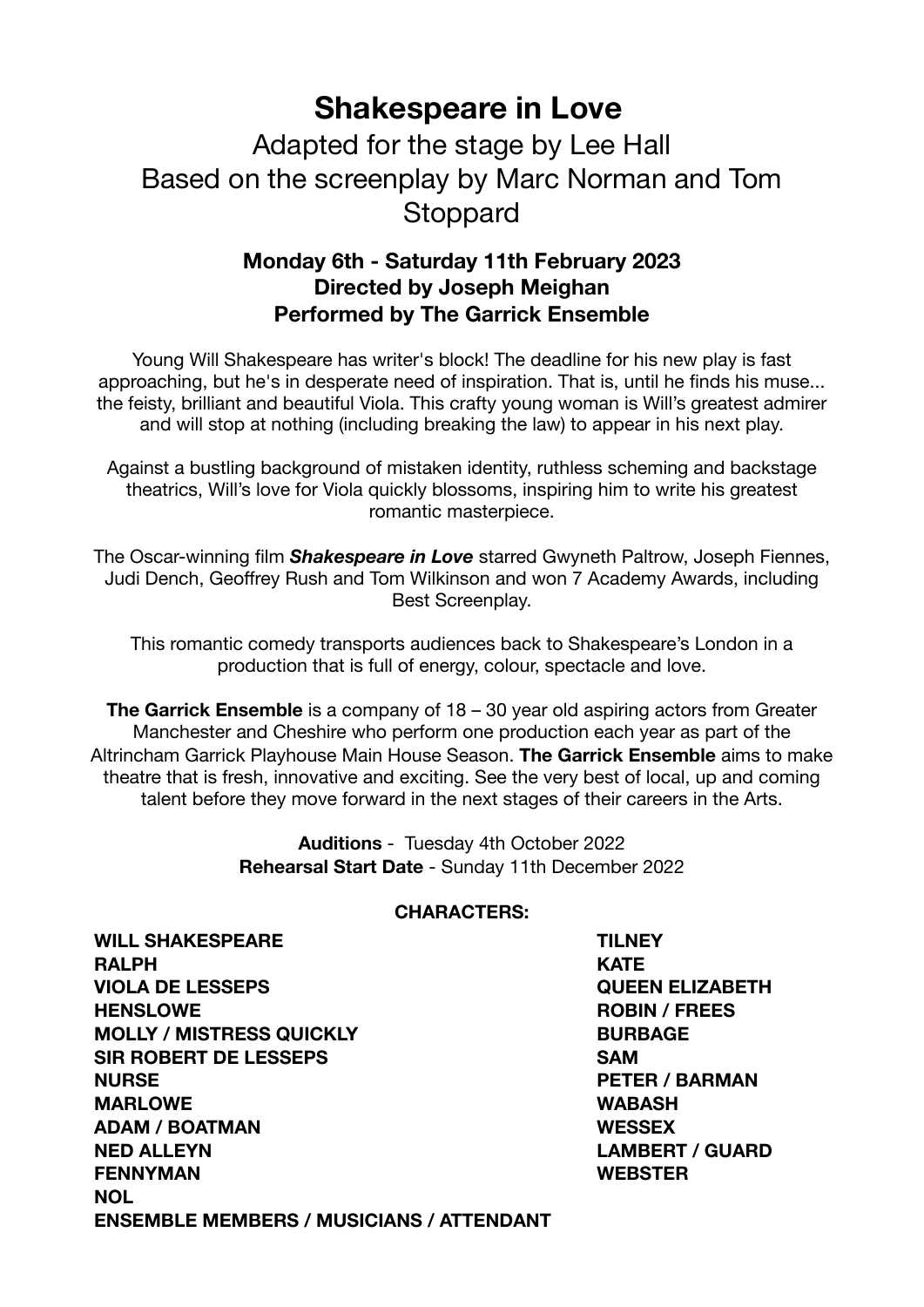### **THE FATHER**  By Florian Zeller Translated by Christopher Hampton

### **Monday 27th February - Saturday 4th March Directed by Charlie Tomlinson**

*The Father* (*Le Père*) is a play about a man called André. Now 80 years old, André was once a tap dancer. He lives with his daughter Anne and her husband Antoine. Or was he an engineer whose daughter Anne lives in London with her new lover, Pierre? The thing is, he is still wearing his pyjamas, and he can't find his watch. He is starting to wonder if he's losing control…

A sobering and realistic family story, and an unsentimental, emotionally intense look at the world through the eyes of a man experiencing dementia.

**The Father**, in this English translation by Christopher Hampton, was commissioned by the Ustinov Studio, Theatre Royal, Bath and premiered in October 2014. The production transferred to the Tricycle Theatre, London, in May 2015, and subsequently to Wyndham's Theatre in the West End. The Father was awarded the Moliere Award for Best Play and the Olivier and Tony Awards for Best Actor. In 2020 a film version called *The*  **Father** was released starring Anthony Hopkins and Olivia Colman, which won the Academy Award for Best Adapted Screenplay, while Hopkins won the Academy Award for Best Actor.

> **Auditions** - Tuesday 29th November 2022 **Rehearsal Start Date** - Sunday 15th January 2023

| Anne          |  |  |
|---------------|--|--|
| André         |  |  |
| Man           |  |  |
| Woman         |  |  |
| Laura         |  |  |
| <b>Pierre</b> |  |  |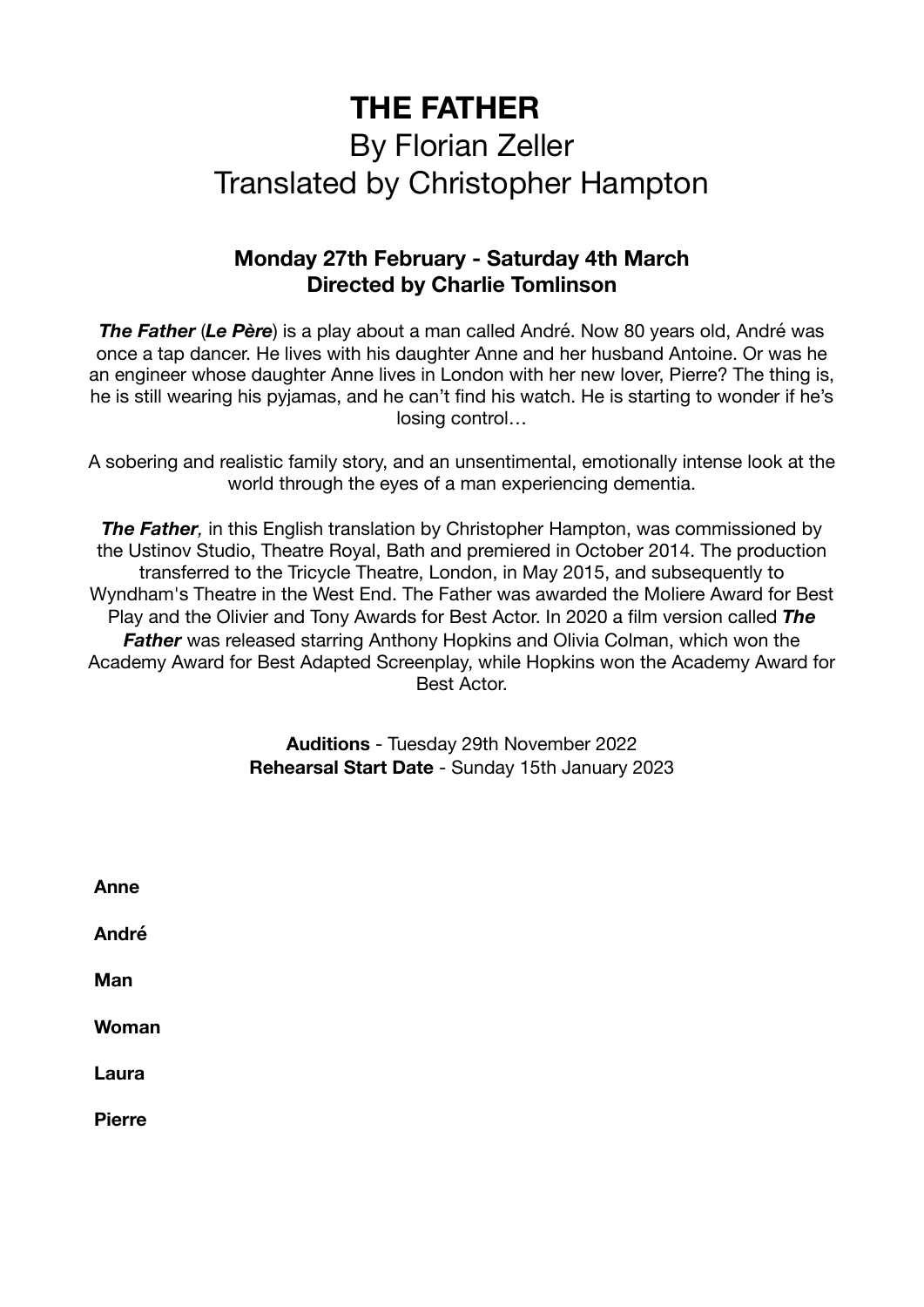### **The Jungle Book** By Rudyard Kipling Adapted by Stuart Paterson

### **Friday 31st March - Sunday 16th April Directed by Val Watkinson**

An Easter Holiday Jungle Adventure for all the Family awaits at Altrincham Garrick Playhouse!

Saved from the jaws of Shere Khan the tiger, Mowgli must learn the Laws of the Jungle from Baloo the bear and Bagheera the panther to survive. A brave little man cub grows into a confident and care-free young boy, but danger is never far away and Shere Khan is hungry for revenge. As Mowgli faces each peril and pitfall, he must decide whether he belongs in the world of men or with the animal kingdom.

Stuart Paterson reimagines Kipling's much-loved stories for a new generation in a vibrant, colourful family adventure that's full of surprises.

This adaptation was first staged by Birmingham Stage Company in 2004.

**Auditions** - Tuesday 3rd January 2023 **Rehearsal Start Date** - Sunday 12th February 2023

**Mowgli** 

**Shere Khan**

**Raksha/ Messua/ Luna/ Tima** 

**Akela/ Ban/ Hunter**

**Baloo/ Hunter/ Rama** 

**Bagheera/ Buldeo**

**Tabaqui/ Taak/ Hunter**

**Kaa/ Village Woman**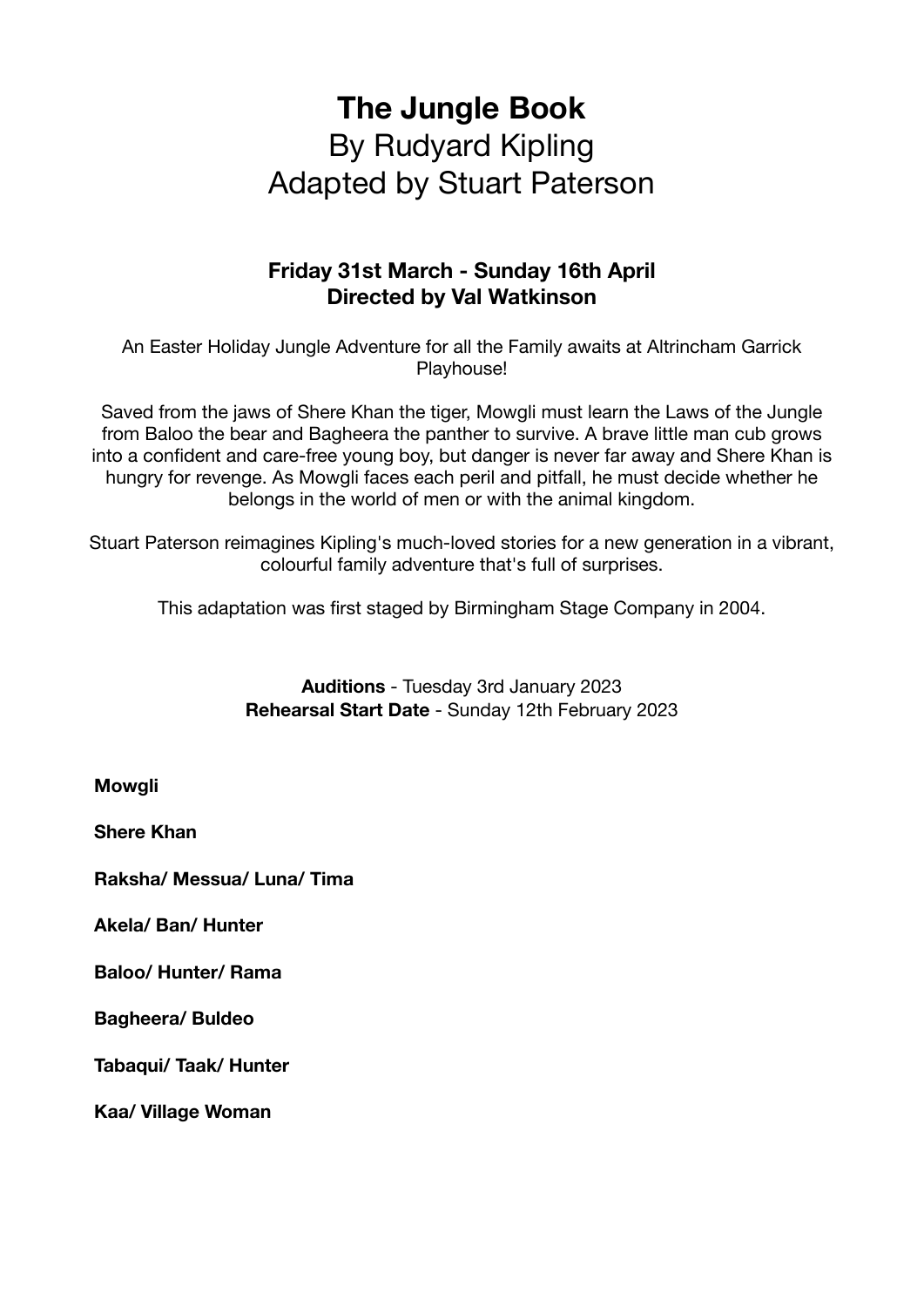### **Our Town**  By Thornton Wilder

### **Monday 8th - Saturday 13th May 2023 Directed by Joseph Meighan**

*"NICE TOWN, Y'KNOW WHAT I MEAN?"*

Love and marriage, birth and death. Seen from a distance they're just the rhythm of everyday life: but when you're caught up in the middle and they are happening to you, they are the whole world.

As the sun rises on another ordinary day, the townsfolk of Grover's Corners go about their business: newspapers are delivered; people go to work; gardens are tended to. And a boy and girl fall in love. But as life's events unfold and a community comes together, one question remains: "do any human beings ever realise life as they live it? Every, every minute?"

Thornton Wilder's Pulitzer Prize-winning small- town epic of human existence remains as theatrically fresh and as topical as ever; it explores what it means to live and the bonds that unite us all.

### **Auditions** - Tuesday 21st February 2023 **Rehearsal Start Date** - Sunday 2nd April 2023

| <b>STAGE MANAGER</b>     | - Any gender, any age. |
|--------------------------|------------------------|
| <b>EMILY WEBB</b>        | - Female. 18 - 30      |
| <b>GEORGE GIBBS</b>      | - Male. 18 - 30        |
| <b>DR. GIBBS</b>         | - Male, 40 - 60        |
| <b>MRS. GIBBS</b>        | - Female. 40 - 60      |
| <b>MRS. WEBB</b>         | - Female, 40 - 60      |
| MR. WEBB                 | - Male. 40 - 60        |
| <b>JOE CROWELL</b>       | - Male. 18 - 25        |
| <b>HOWIE NEWSOME</b>     | - Male. 30s            |
| <b>REBECCA GIBBS</b>     | - Female. 18 - 25      |
| <b>WALLY WEBB</b>        | - Male. 18 - 25        |
| <b>PROFESSOR WILLARD</b> | - Male. 50s            |
| <b>SIMON STIMSON</b>     | - Male. 50s            |
| <b>MRS. SOAMES</b>       | - Female, 40 - 60      |
| <b>CONSTABLE WARREN</b>  | - Male. 40s            |
| <b>SI CROWELL</b>        | - Male. 18 -25         |
| <b>SAM CRAIG</b>         | - Male. 18 - 30        |
| <b>JOE STODDARD</b>      | - Male. 18 - 30        |

**PEOPLE OF THE TOWN** - Any gender, any age.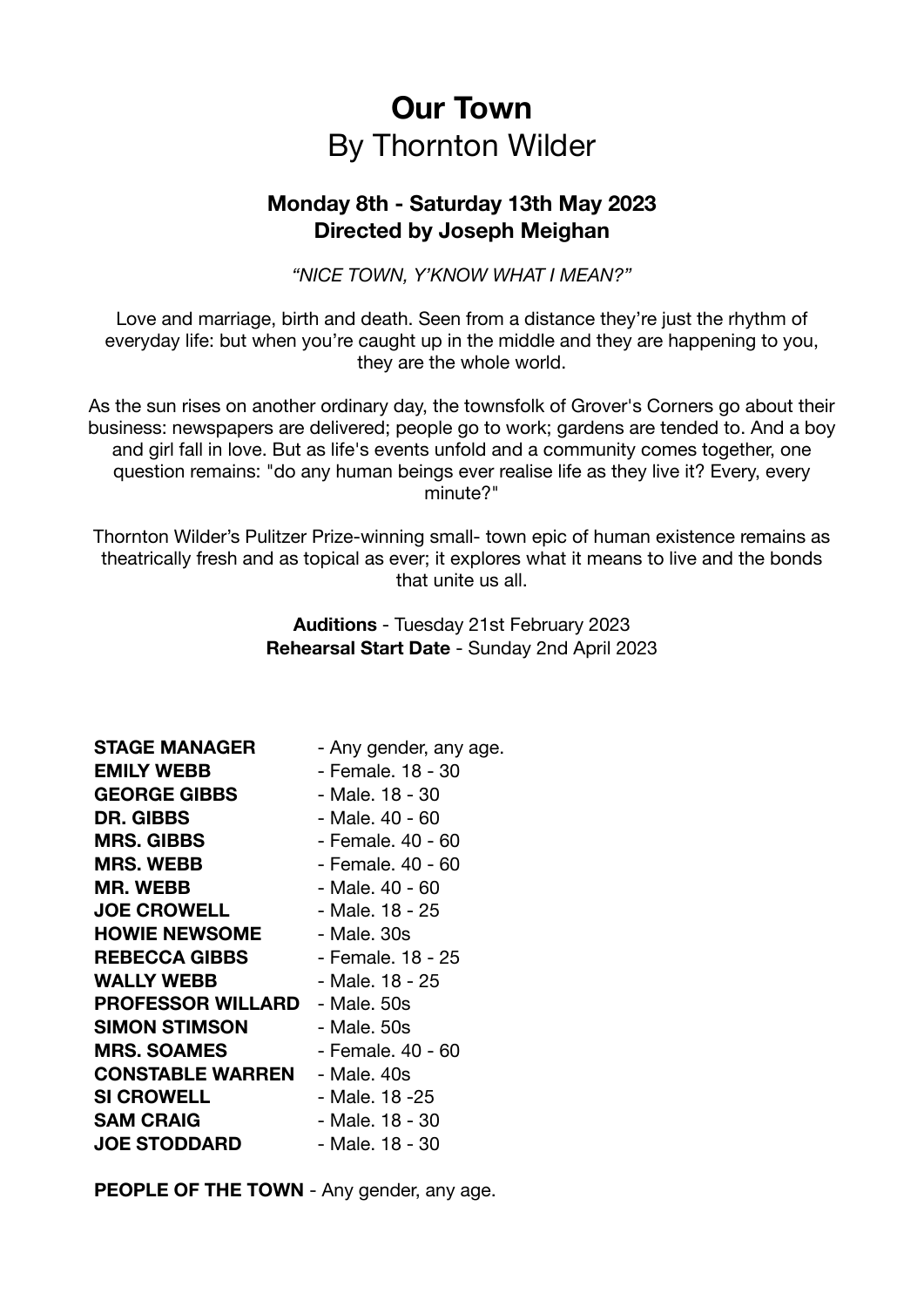### **Witness for the Prosecution**  By Agatha Christie

### **Monday 22nd - Saturday 27th May 2023 Directed by Mike Shaw**

Do not miss Agatha Christie's gripping story of justice, passion and betrayal.

Leonard Vole stands accused of murdering a rich widow. The stakes are high with shocking witness testimony, impassioned outbursts from the dock and a young man's fight to escape the hangman's noose.

Generally regarded as one of Christie's most accomplished plays, this suspenseful thriller keeps audiences guessing until the very end.

> **Auditions** - Tuesday 1st March 2023 **Rehearsal Start Date** - Sunday 16th April 2023

**Greta Carter Mr. Mayhew Leonard Vole Sir Wilfred Robarts Community Community Community Community Community Community Community Community Community Community Community Community Community Community Community Community Community Community Community Community C Plain-clothes Detective Romaine Romaine Clerk of the Court Mr. Justice Wainwright Mr.** Justice Wainwright **Alderman Mr. Myers, QC Court Usher Court Stenographer Warder The Judge's Clerk 1st Barrister 2nd Barrister 3rd Barrister 100 and 100 and 100 and 100 and 100 and 100 and 100 and 100 and 100 and 100 and 100 and 100 and 100 and 100 and 100 and 100 and 100 and 100 and 100 and 100 and 100 and 100 and 100 and 100 and 100 and 100 and 5th Barrister 6th Barrister 1st Member of the Jury 2nd Member of the Jury 3rd Member of the Jury A Policeman Dr. Wyatt Janet Mackenzie Mr. Clegg The Other Woman**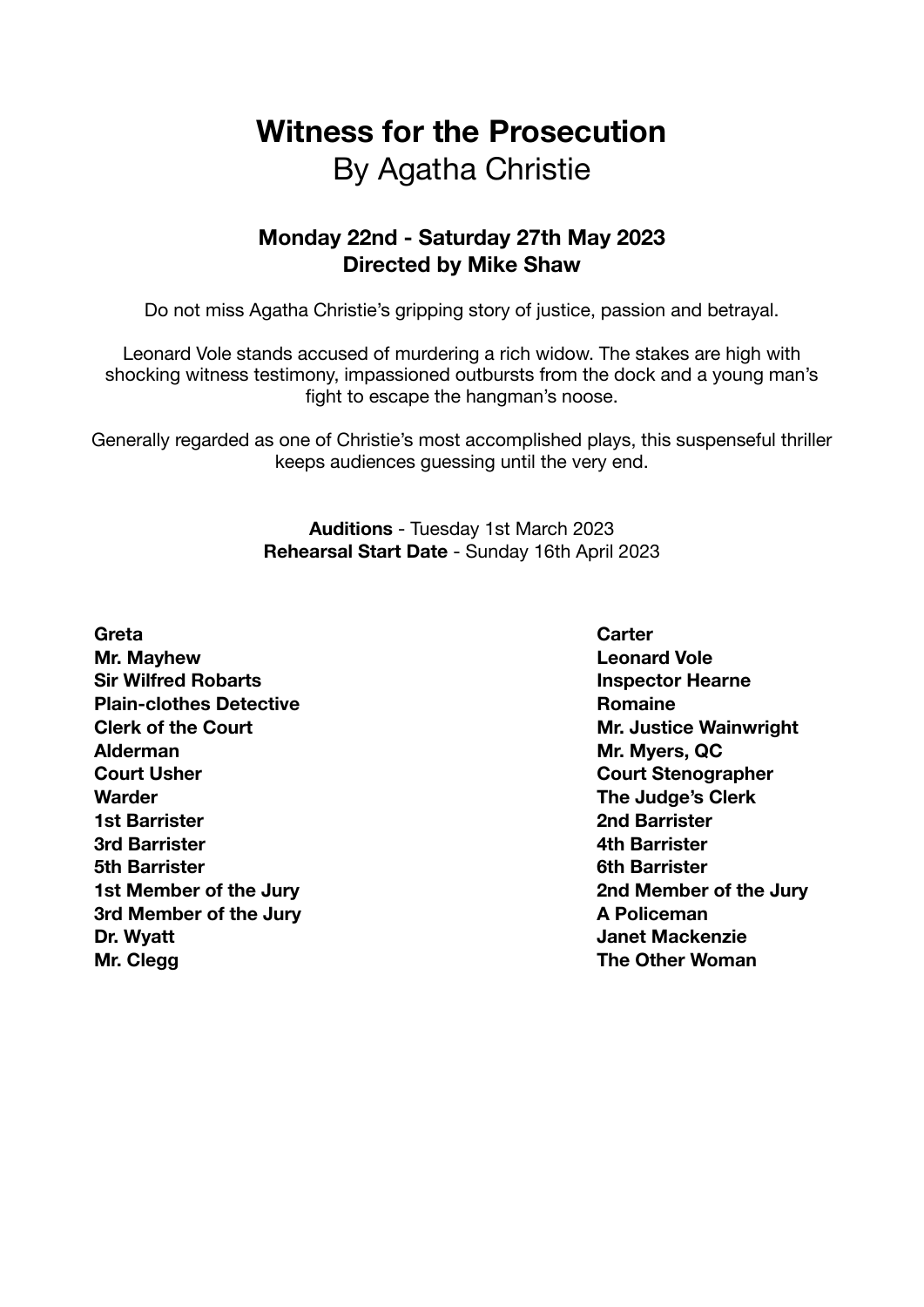### **Into The Woods** Book by James Lapine Music and Lyrics by Stephen Sondheim

### **Monday 19th - Saturday 24th June 2023 Directed by Joseph Meighan Musical Direction by Mark Goggins**

Be careful what you wish for…

The story follows a Baker and his wife, who wish to have a child; Cinderella, who wishes to attend the King's Festival; and Jack, who wishes his cow would give milk. When the Baker and his wife learn that they cannot have a child because of a Witch's curse, the two set off on a journey to break her spell. Everyone's wish is granted, but 'Happily Ever After' turns out to be far from the end of their stories and hopes and dreams are questioned and revisited as the consequences of their actions return to haunt them…

Whilst all the elements are there – the cow as white as milk, the cape as red as blood, the hair as yellow as corn, the slipper as pure as gold, magic beans and of course the curse of a witch – this is no conventional fairy tale. The familiar find themselves in very unfamiliar circumstances in this darkly comic tale.

Perhaps Sondheim's most hailed work, *Into The Woods* is a timeless, yet relevant piece and a rare modern classic. The Tony Award-winning book and score are both enchanting and touching.

> **Auditions** - Sunday 26th March 2023 **Rehearsal Start Date** - Sunday 7th May 2023

### **CHARACTERS:**

### **Narrator**

An intellectual and pleasant story-teller who helps to orchestrate the show and illustrate lessons to the audience.

### **Cinderella**

A young, earnest maiden who is constantly mistreated by her stepmother and stepsisters.

### **The Baker**

A harried and insecure baker who is simple and loving, yet protective of his family. He wants his wife to be happy and is willing to do anything to ensure her happiness but refuses to let others fight his battles.

### **The Baker's Wife**

Determined and bright woman who wishes to be a mother. She leads a simple, yet satisfying life and is very low-maintenance yet proactive in her endeavours.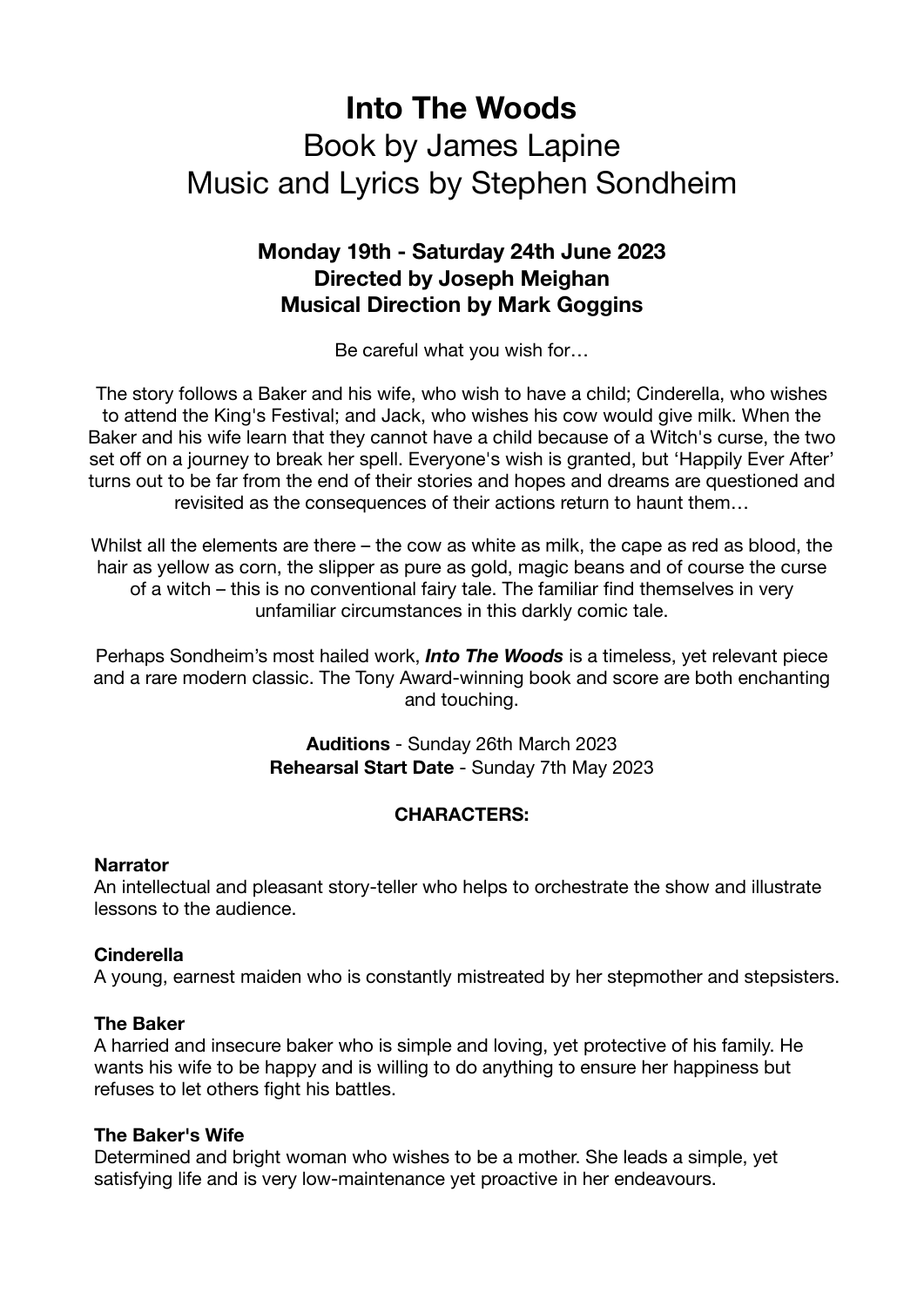### **Jack**

The feckless Giant killer who is 'almost a man.' He is adventurous, naive, energetic, and bright-eyed.

### **Jack's Mother**

Browbeating and weary, Jack's protective mother who is independent, bold, and strong-willed.

### **Cinderella's Stepmother**

The mean-spirited, demanding stepmother of Cinderella.

### **Florinda And Lucinda**

Cinderella's stepsisters who are black of heart. They follow in their mother's footsteps of abusing Cinderella.

### **Little Red Riding-hood**

A spoiled young girl who is strong-willed, quick-witted, fearless, yet youthful and naive.

### **The Witch**

Sarcastic, ugly-then-gorgeous, obsessive protector of Rapunzel who is straightforward and aggressive.

#### **Cinderella's Mother**

Deceased with her soul guarding and aiding her daughter from a tree.

### **Mysterious Man**

A mischievous vagrant and nosy meddler. He is a good-natured protector and observer.

### **Wolf**

Hungry and insatiable hunter who takes advantage of the weak by misleading and captivating his prey.

#### **Rapunzel**

A loopy-but-lovely maiden who is sheltered by the Witch and terribly lonely. She yearns to experience the world.

#### **Cinderella's Prince**

Vain and gorgeous, he is a disloyal lover who is currently searching for the next new, exciting thing.

### **Rapunzel's Prince**

Just as vain and gorgeous as his Prince brother, he is always chasing the newest, most exiting endeavour.

### **Giant**

Voiceover. The Giant's wife is an angry and vengeful 'monster.' She is seeking restitution for her loss.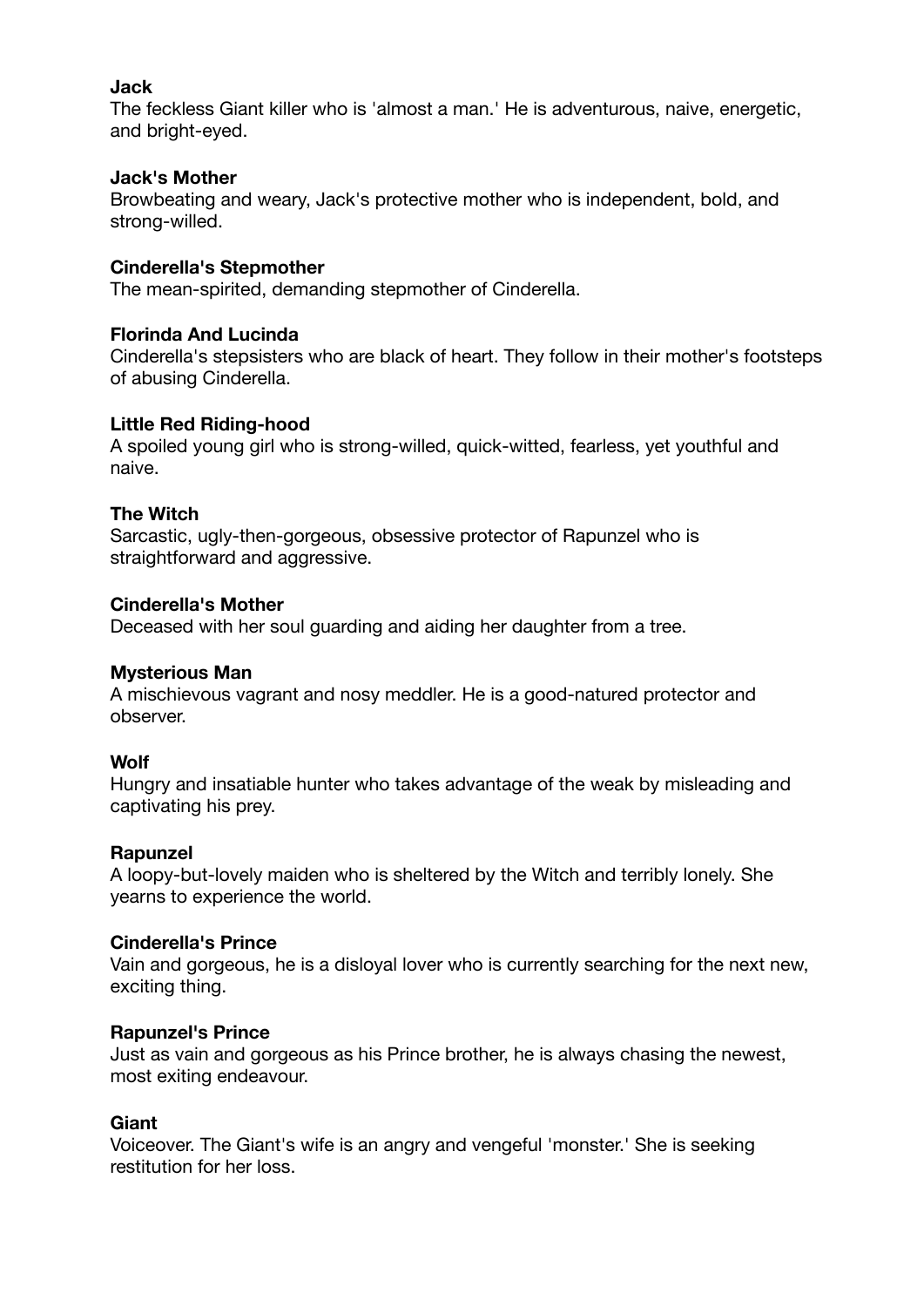## The Lauriston Studio 2022/ 2023 **A Season of LGBTQ+ Stories**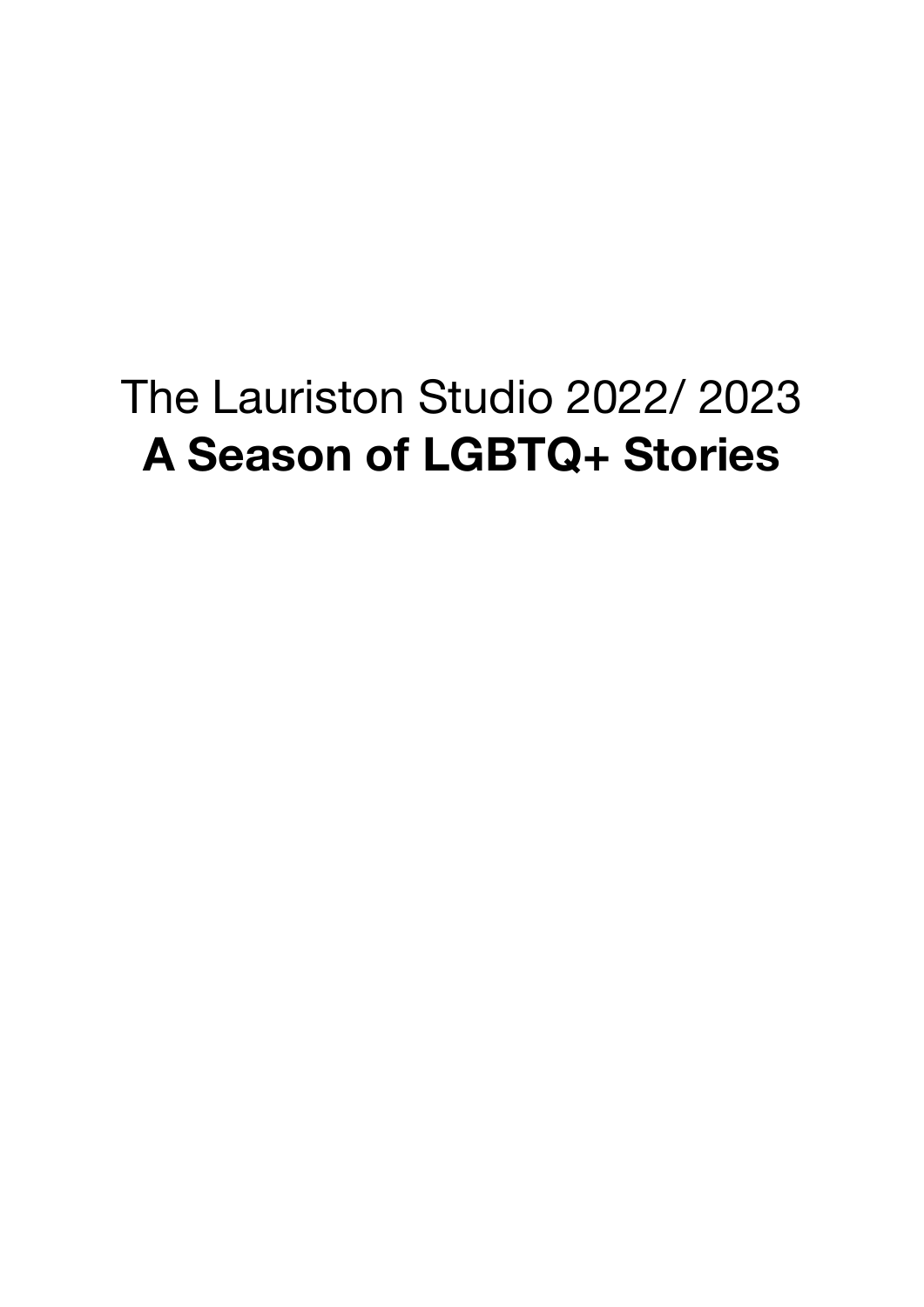### **QUEERS** Curated by Mark Gatiss

### **Tuesday 8th - Sunday 13th November 2022 Directed by Phil Edwards**

*Queers* celebrates a century of evolving social attitudes and political milestones in British gay history, as seen through the eyes of six very different individuals.

A young soldier returning from the trenches of the First World War recollects a love that dare not speak its name. Almost one hundred years later, a groom-to-be prepares for his gay wedding.

Poignant and funny, tragic and riotous, these monologues cover major events in 20th century gay life – From the danger of imprisonment to the Wolfenden Report of 1957. The HIV/AIDS crisis in the 1980's, and the debate over the age of consent and finally the advent of same sex marriages all told through deeply affecting but uplifting personal ritesof-passage stories.

Curated by Mark Gatiss, the monologues were commissioned to mark the anniversary of the 1967 Sexual Offences Act, which decriminalised homosexual acts in private between two men over the age of twenty-one. They were broadcast on BBC Four in 2017 starring Ben Wishaw, Rebecca Front, Ian Gelder, Russell Tovey, Ben Whishaw, Fionn Whitehead and Alan Cumming . They were also staged to acclaim at The Old Vic in London.

> **The Man on the Platform** by Mark Gatiss **Missing Alice** by Jon Bradfield **I Miss the War** by Matthew Baldwin **More Anger** by Brian Fillis **A Grand Day Out** by Michael Dennis **Something Borrowed** by Gareth McLean

**Auditions** - Monday 15th August 2022 **Rehearsal Start Date** - Sunday 2nd October 2022

### **CHARACTERS:**

**The Man on the Platform** - **PIERCE** - 30s - Male

**Missing Alice** - **ALICE** - 47 - Female

**I Miss the War** - **JACK** - 60s - Male

**More Anger** - **PHIL** - 29 - Male

**A Grand Day Out** - **ANDREW** - 17 - Male

**Something Borrowed** - **STEVE** - 20s/30s/40s - Male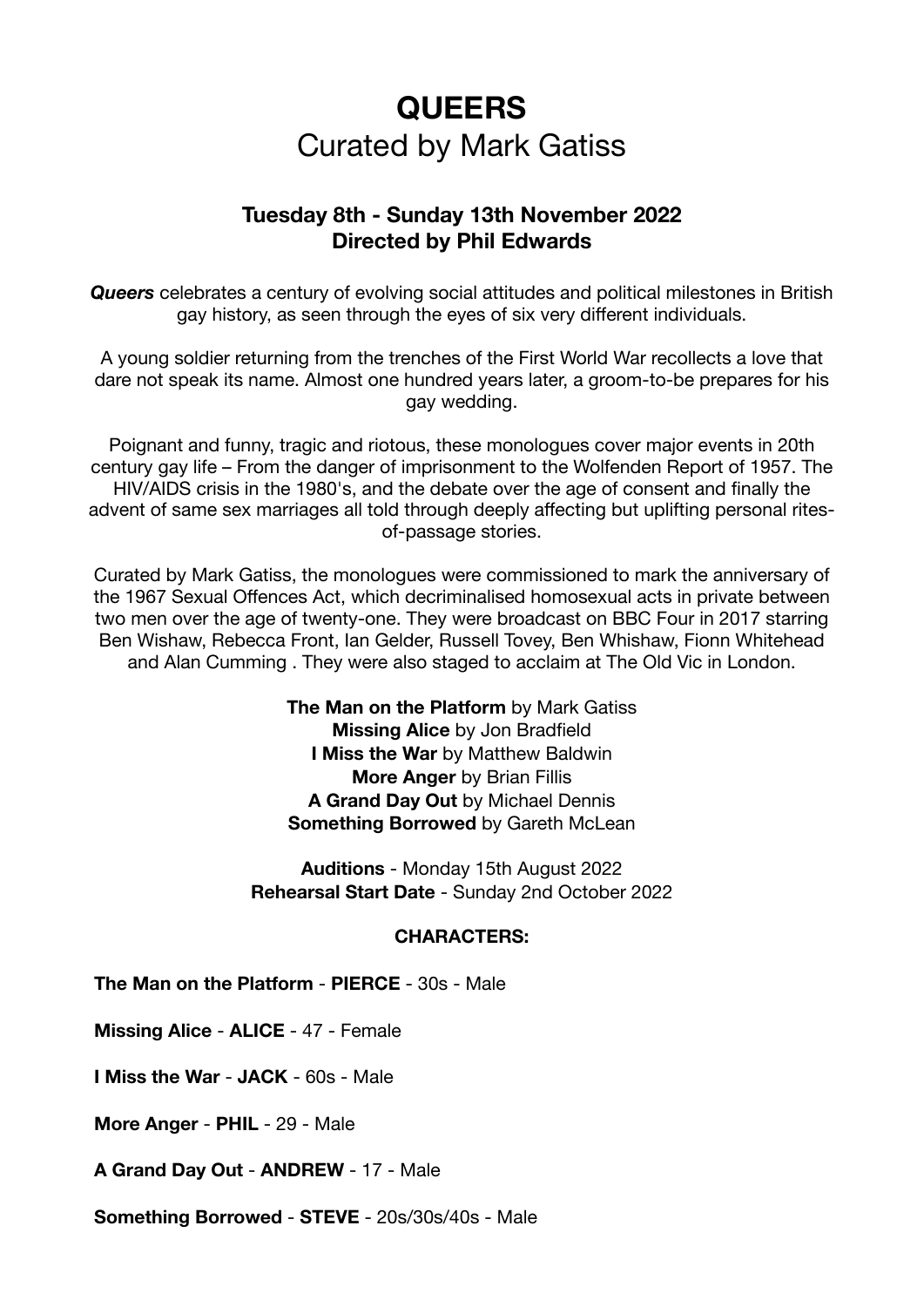### **Love! Valour! Compassion!** By Terrence McNally

### **Tuesday 31st January - Sunday 5th February 2023 Directed by Barry Purves**

Winner of the 1995 Tony Award for Best Play, *Love! Valour! Compassion!* is a mammoth exploration into life, love and loss at the end of the millennium.

As hilarious as it is heart-breaking, Terrence McNally's seminal work captures the zeitgeist of 90s America and forces the question - when reality hits home, who and what is most important to us?

Beautifully written, *Love! Valour! Compassion!* gathers together eight gay men at the upstate New York summer house of a celebrated dancer-choreographer who fears he is losing his creativity… and possibly his lover. Infidelity, flirtations, soul-searching, AIDS, truth-telling, and skinny-dipping mix monumental questions about life and death.

To experience *Love! Valour! Compassion!* is to join in a dance of life.

Warning: This show contains nudity, strong language and racially offensive language. It was written, set and originally performed in the mid 90s and the text reflects the social and cultural context of the time.

### **Auditions** - Tuesday 18th October 2022 **Rehearsal Start Date** - Sunday 11th December 2023

### **CHARACTERS:**

**Bobby Brahms** - early 20s

- **Ramon Fornos**  early 20s
- **Buzz Hauser**  mid 30s
- **John Jeckyll**  his twin
- **Gregory Mitchell**  early 40s

**Arthur Pape** - late 30s/ early 40s

**Perry Sellars** - late 30s/ early 40s

Please note - all actors will be required to perform nude during one scene.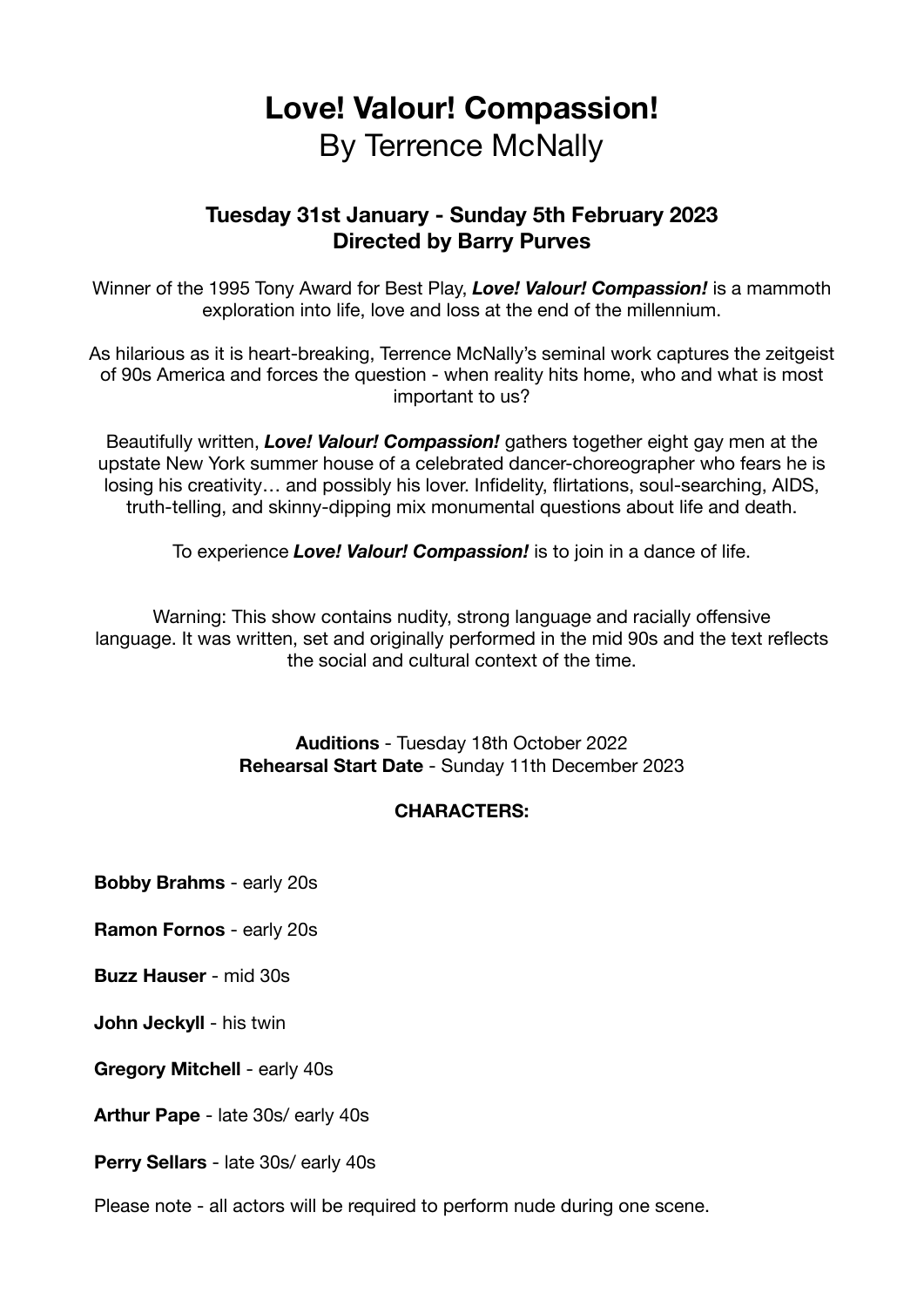### **The Laramie Project** By Moisés Kaufman and the members of the Tectonic Theater Project

### **Tuesday 21st - Sunday 26th March 2023 Directed by Joseph Meighan**

"*Laramie is a town defined by an accident, a crime. We've become Waco, we've become Jasper. We're a noun, a definition, a sign."*

In October 1998 a twenty-one-year-old student at the University of Wyoming was kidnapped, severely beaten and left to die, tied to a fence in the middle of the prairie outside Laramie, Wyoming. His bloody, bruised and battered body was not discovered until the next day, and he died several days later in an area hospital. His name was Matthew Shepard, and he was the victim of this assault because he was gay.

The hate crime attracted vast attention worldwide, bringing sexual discrimination and violence to the forefront of public discourse. The Tectonic Theater Project, led by their founder Moisés Kaufman, traveled to Laramie in the aftermath of the murder with the intent of creating a theatrical portrait of a town coming to grips with horrible, hate-fuelled violence. Over the course of a year and a half, the group interviewed over 200 subjects, some directly related to the case and some regular citizens of Laramie. Out of these interviews, journal entries, and found texts, *The Laramie Project* was born. Hailed as one of the most captivating and encompassing pieces of contemporary theatre, the play shocks, challenges, and moves all who watch it as it reveals the lowest depths of hatred and greatest heights of compassion that lies within all human beings in any seemingly average community.

Warning: Contains strong language, homophobic language and graphic discussions of violence and hate crime and scenes which some may find upsetting.

> **Auditions** - Tuesday 6th December 2022 **Rehearsal Start Date** - Sunday 12th February 2023

### **CHARACTERS:**

**8 - 10 Actors who will cover over 60 characters. Age and Gender open.**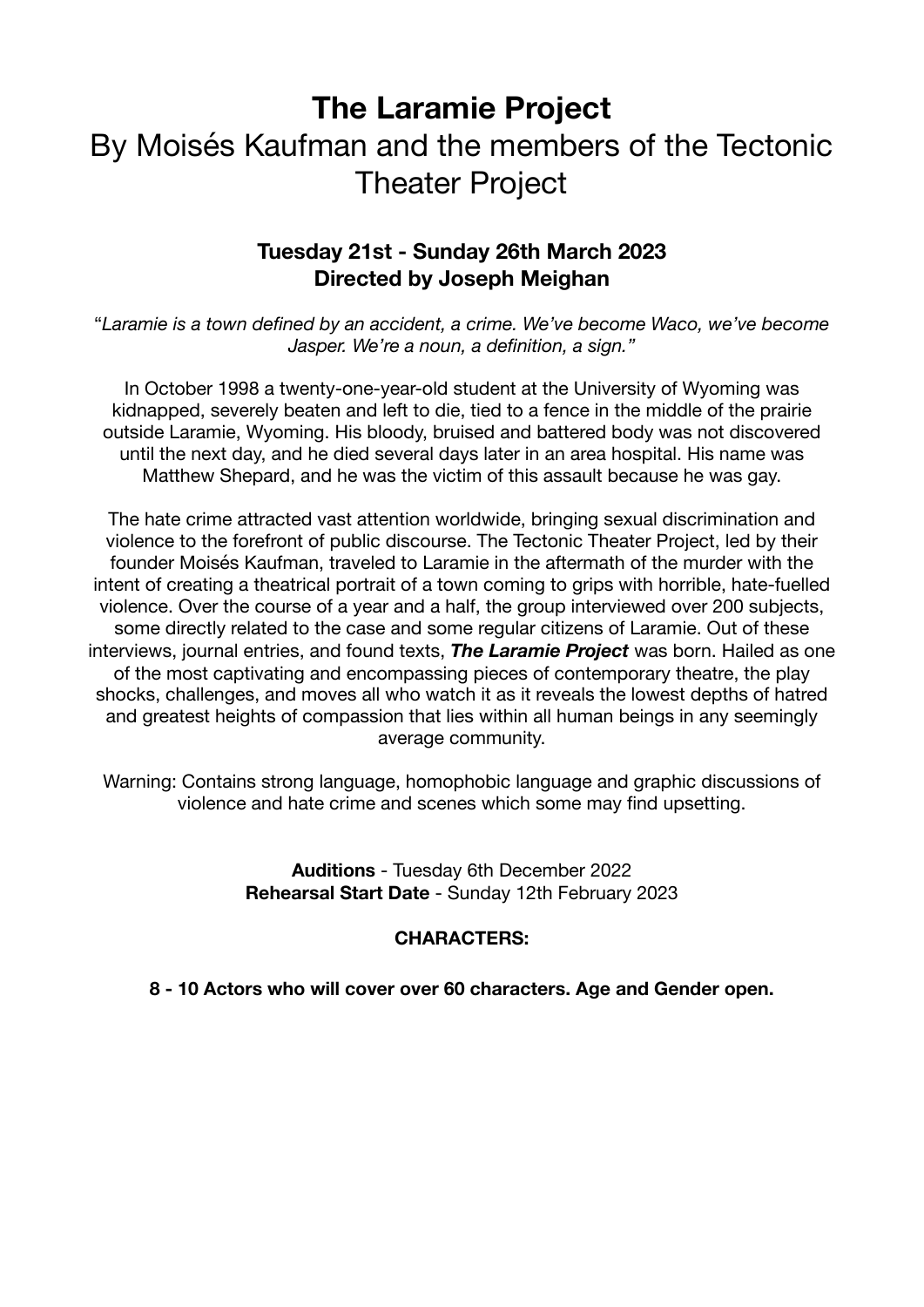### **Pronoun** By Evan Placey

### **Tuesday 25th - Sunday 30th April 2023 Directed by Peter Brassington**

*"I woke up. I showered. And then the mirror was there. Suddenly there. Only it had always been there, but I'd, somehow, I'd managed to never look. To never really look."*

A love story about transition, testosterone, and James Dean.

Josh and Isabella are childhood sweethearts. They were meant to spend their gap year together, they were meant to be together forever. But Isabella has now become a boy.

**Pronoun** is an honest, touching and relevant piece of contemporary drama, which is as thought-provoking as it is engaging.

Evan Placey's play *Pronoun* was commissioned as part of the 2014 National Theatre Connections Festival.

Warning: Strong language throughout.

**Auditions** - Tuesday 31st January 2023 **Rehearsal Start Date** - Sunday 12th March 2023

### **CHARACTERS:**

### **The Teens:**

**Dean** - transgender male (female to male). Played by a female actor. **Josh** - male **Kyle** - male **Laura** - female **Dani** - female **James Dean** - male. As in, the movie star… circa 1955.

**The Adults:** 

**Mum** - forties, played by a young male **Dad** - forties, played by a young femal**e SMT (Senior Management Team)** - played by two or four actors **Doctors** - played by three actors **Private Doctor**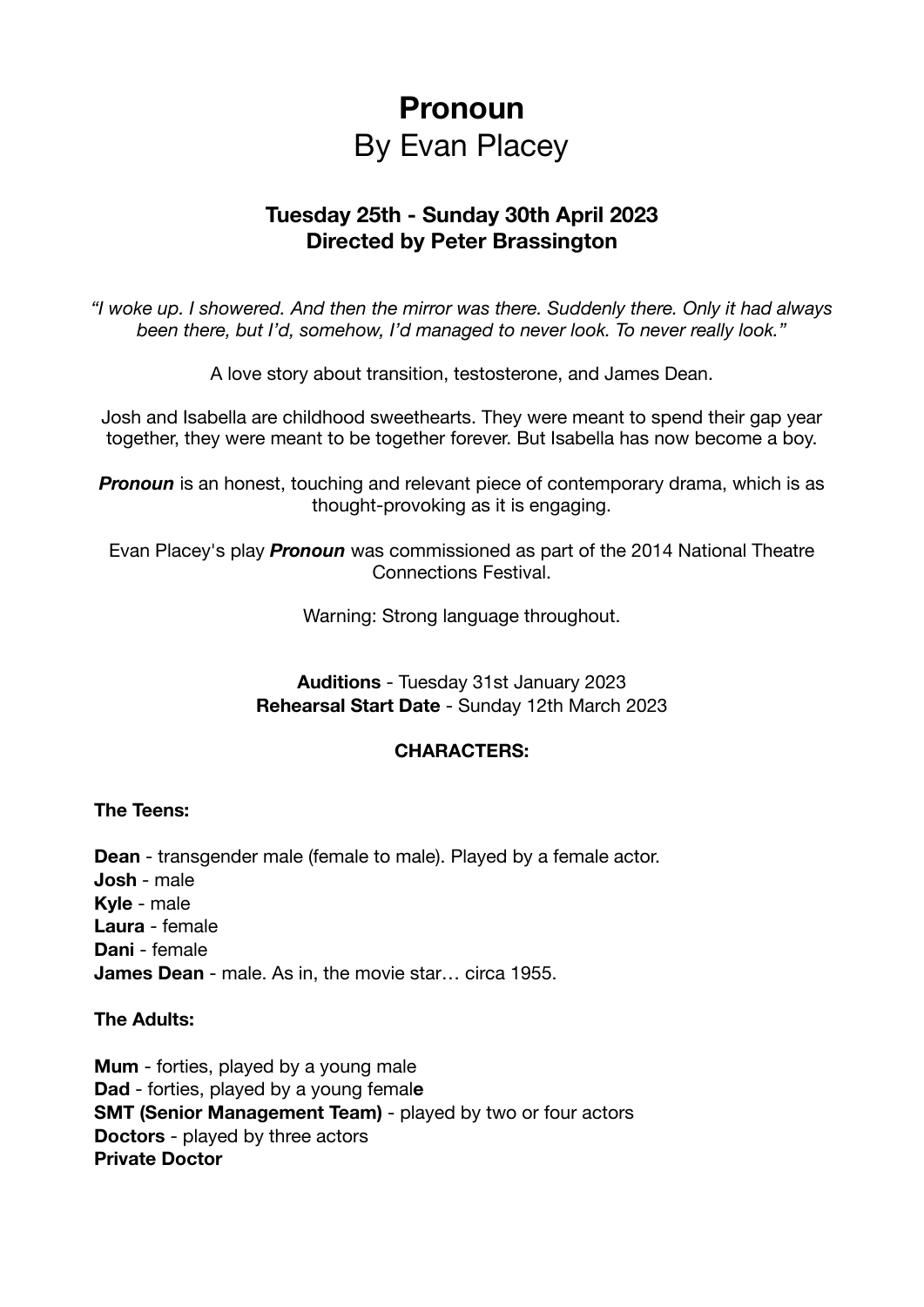### **Last Summer at Bluefish Cove** By Jane Chambers

### **Tuesday 6th - Sunday 11th June 2023 Directed by Helen Horridge**

As the first mainstream lesbian piece of theatre, *Last Summer at Bluefish Cove* is a seminal work that explores a gay women's haven, Bluefish Cove, where a group of seven lesbians are spending their annual holiday.

Eva wanders into the colony after leaving an unhappy marriage, accidentally finding herself among women that will change her life in more ways than she could ever envisage.

Set in the 1980s, this tender play follows these women as they experience love, loss, and everything in between: rooted in subtle and realistic portrayals of lesbian relationships, it invites us to consider love between women in whatever form that may take.

> **Auditions** - Tuesday 21st March 2023 **Rehearsal Start Date** - Sunday 7th May 2023

### **CHARACTERS:**

**Lil Eva Kitty Annie Rae Rita Donna Sue**